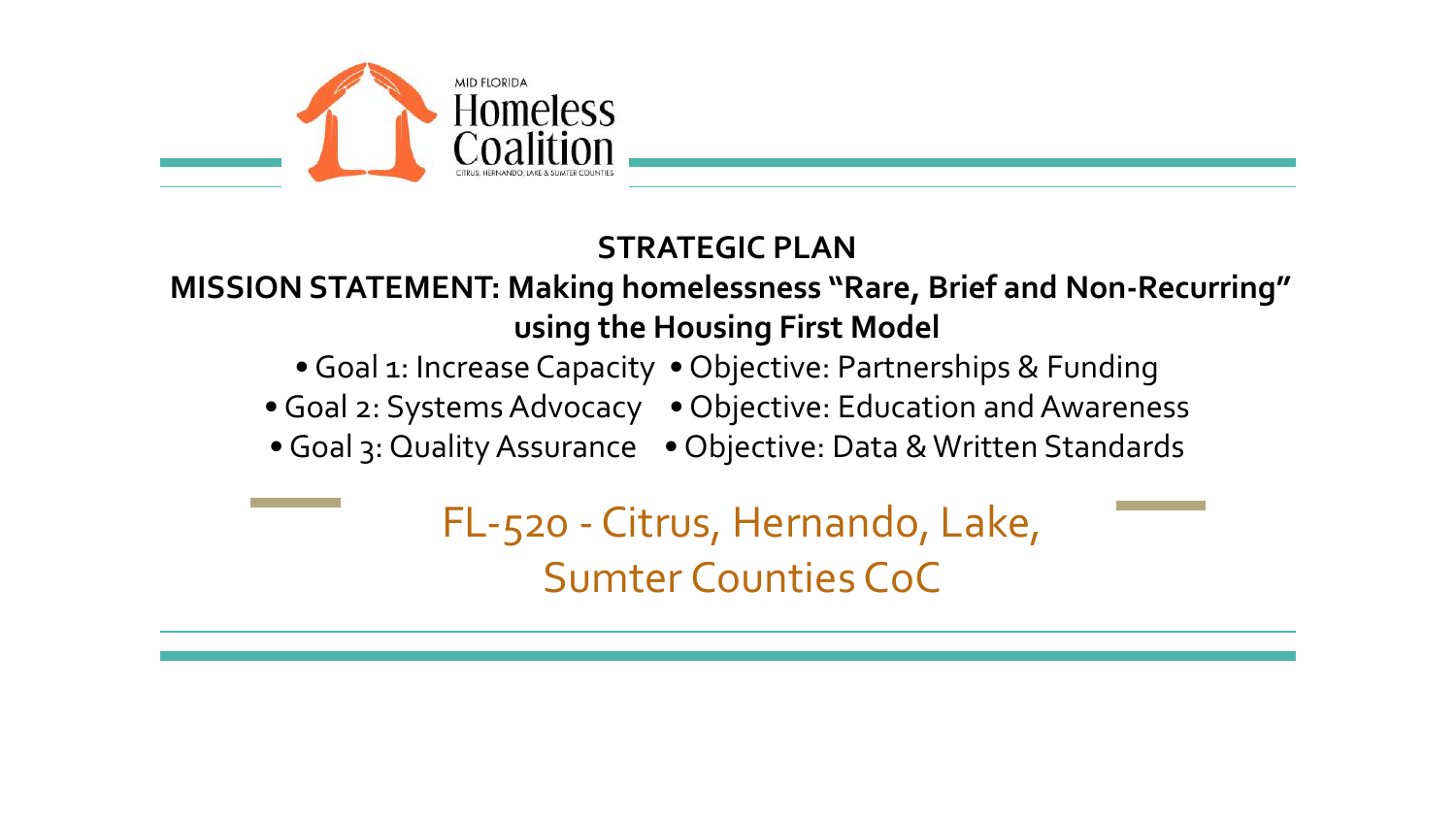#### **CoC Performance Committee Meeting Thursday, June 23, 2022 - 9:30 -11:00 AM**

|    | 1. Call to Order                         | <b>Barbara Wheeler</b> |
|----|------------------------------------------|------------------------|
| 2. | <b>Roll Call</b>                         | <b>Paula Holtsclaw</b> |
|    | <b>Approve Minutes</b>                   | <b>Barbara Wheeler</b> |
|    | <b>Performance Slides</b>                | <b>Paula Holtsclaw</b> |
|    | a. Show Me the Money                     |                        |
|    | b. Grant Performance Review              |                        |
|    | <b>Monitoring &amp; Training Updates</b> | <b>Tomi Steinruck</b>  |
|    | a. Referral Compliance                   |                        |
| 6. | <b>HUD CoC NOFO &amp; ESG-CV</b>         | <b>Barbara Wheeler</b> |
| 7. | Next Meeting Date - July 28, 2022        |                        |
| 8. | Adjourn                                  |                        |

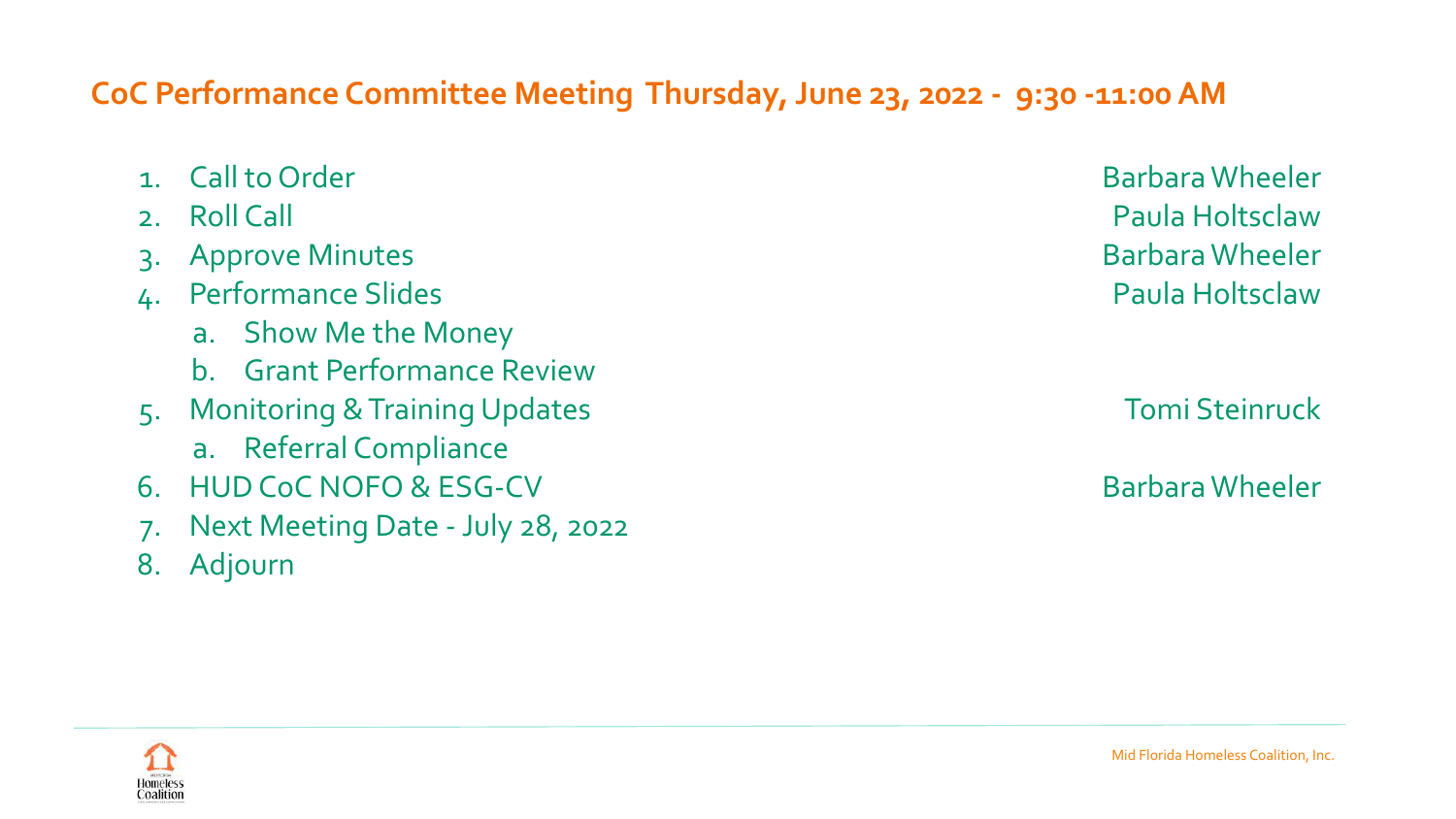#### **SHOW ME THE MONEY - TANF**

| <b>Type</b>                                                    | Organization                   | <b>Grant Amount</b>   | <b>Spent As Of</b><br>05/31/0222 | <b>Balance</b>             | % Spent to<br><b>Date</b> |
|----------------------------------------------------------------|--------------------------------|-----------------------|----------------------------------|----------------------------|---------------------------|
| Rent or Mortgage<br><b>Utility Payments</b><br>Case Management | Mid Florida Homeless Coalition | 7,318.00<br>175.35    | 7,318.00<br>0.00<br>175.35       | \$0.00                     | 100.00%                   |
| Rent or Mortgage<br><b>Utility Payments</b><br>Case Management | United Way of Citrus County    | 8,256.86<br>1, 243.14 | 6,701.00<br>845.85<br>803.91     | 1,149.24                   | 87.90%                    |
| Rent or Mortgage<br><b>Utility Payments</b><br>Case Management | United Way of Lake & Sumter    | 19,866.65             | 17,150.00<br>2,503.45<br>0.00    | 213.20                     | 98.92%                    |
| Administration                                                 | <b>MFHC</b>                    | 1,140.00              | 1,069.60                         | 70.40                      | 93.82%                    |
|                                                                | TANF TOTAL GRANT:              | \$38,000.00           | \$36,567.16                      | \$1,432.84<br><b>GOAL:</b> | 96.23%<br>91.67%          |

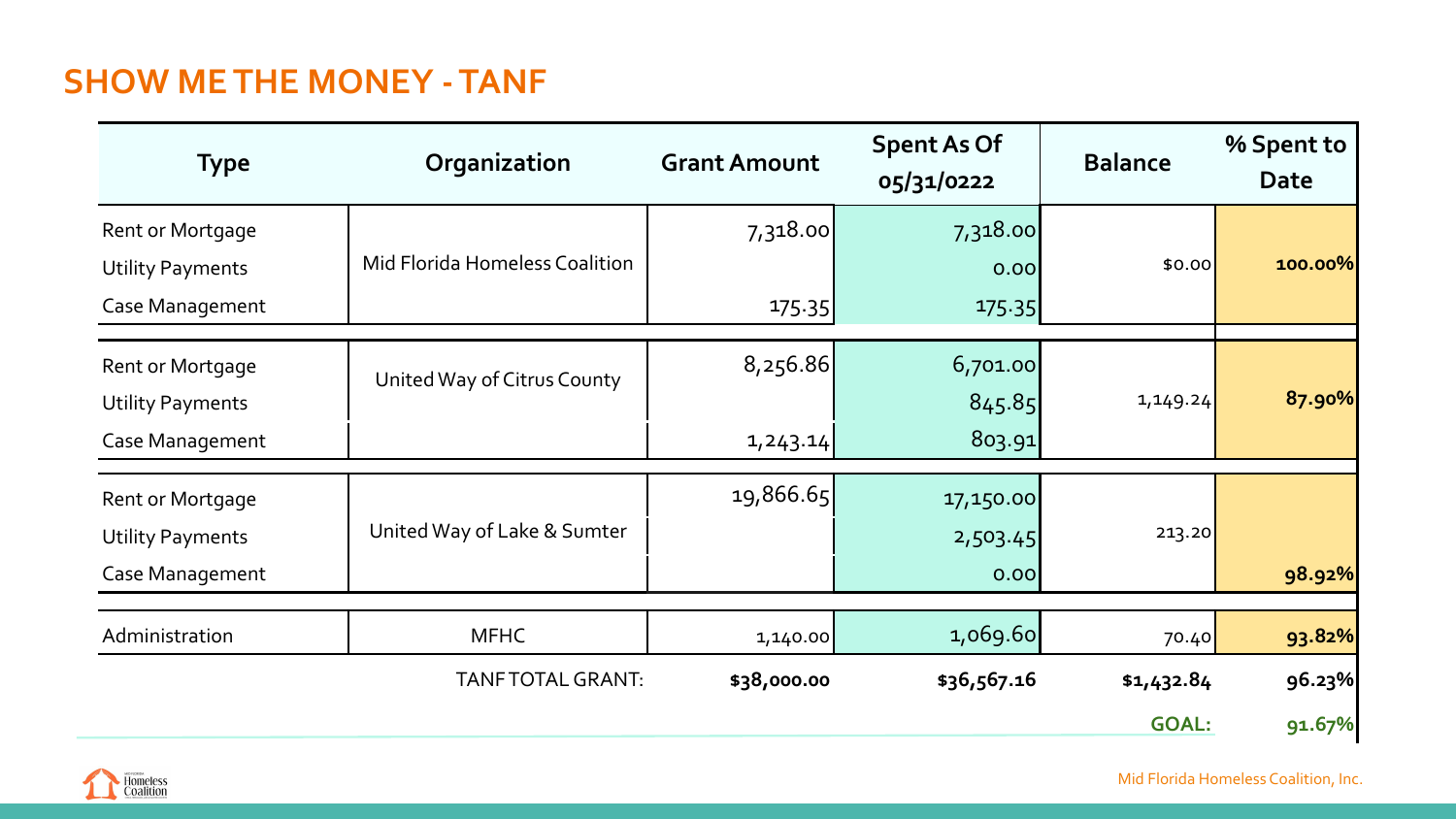#### **DCF TANF GRANT - HOMELESS PREVENTION**

| <b>JULY 2021 - May 2022</b><br>Deliverables: 2 HH Financial Assistance, | <b>MFHC</b>  | <b>United Way</b><br>of Citrus | <b>United Way of Lake &amp; Sumter Counties</b> |               |              |  |  |  |
|-------------------------------------------------------------------------|--------------|--------------------------------|-------------------------------------------------|---------------|--------------|--|--|--|
| 2 HH Case Management                                                    |              | County                         | <b>LAKE</b>                                     | <b>SUMTER</b> | <b>TOTAL</b> |  |  |  |
| # New Households Assisted in MAY                                        | $\mathbf{o}$ | $\mathbf 0$                    | $\mathbf{o}$                                    | $\mathbf 0$   | $\mathbf 0$  |  |  |  |
| # HH Remaining Successfully Housed                                      | 10           | $\overline{\mathbf{1}}$        | 9                                               | 4             | 13           |  |  |  |
| <b>Average Funds Spent per Household</b>                                |              |                                |                                                 |               |              |  |  |  |
| <b>Financial Assistance Provided</b>                                    | \$1364.75    | \$1,078.12                     | \$2,079.09                                      | \$1,781.24    | \$1,959.95   |  |  |  |
| <b>Case Management Provided</b>                                         | \$17.54      | \$51.34                        | \$0                                             | \$0           | \$0          |  |  |  |
| <b>Financial Assistance &amp; Case Management</b>                       | \$563.44     | \$631.87                       |                                                 |               |              |  |  |  |
|                                                                         |              |                                |                                                 |               |              |  |  |  |

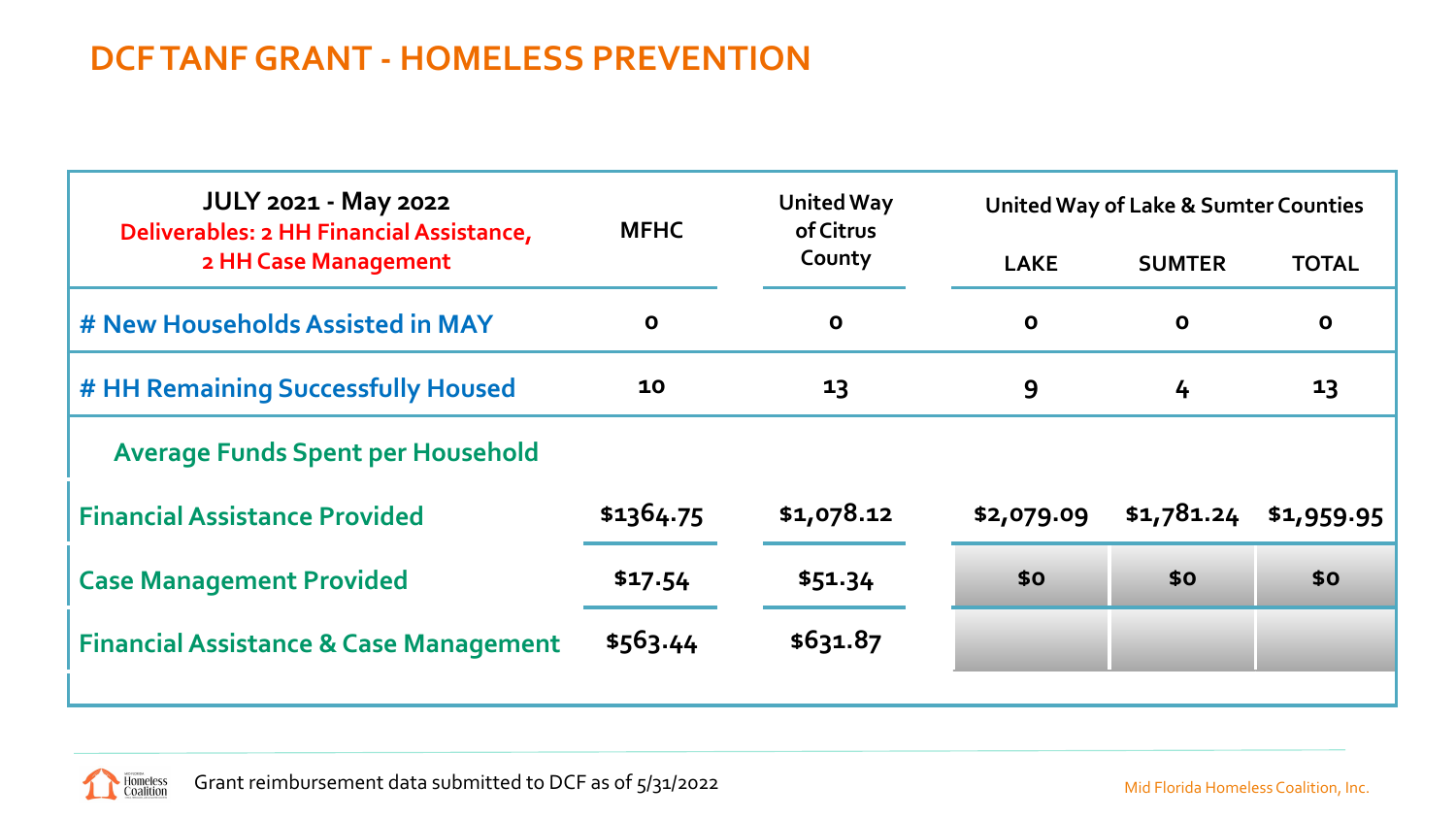#### **DCF TANF GRANT - HOMELESS PREVENTION JULY 2021 - JUNE 2022**

**Overall Deliverables: 2 HH Financial Assistance (\$) 2 HH Case Management (CM) - as recorded in HMIS**

|                                                           | Jul          | Aug            | Sep            | <b>Oct</b>              | <b>Nov</b>     | <b>Dec</b>   | Jan                     | Feb                     | <b>Mar</b>   | Apr                     | <b>May</b>     | Jun |
|-----------------------------------------------------------|--------------|----------------|----------------|-------------------------|----------------|--------------|-------------------------|-------------------------|--------------|-------------------------|----------------|-----|
| <b>Mid Florida Homeless</b><br><b>Coalition</b>           | 6 HH         | 7 HH           | <b>8 HH</b>    | 9 HH                    | $7$ HH         | $5$ HH       | $5$ HH                  | $3$ HH                  | <b>2 HH</b>  | $2$ HH                  | $2$ HH         |     |
| 1 HH Financial Assistance                                 | $\mathbf{1}$ | $\mathbf{o}$   | $\mathbf{1}$   | $\bullet$               | $\mathbf{1}$   | $\mathbf{1}$ | $\bullet$               | $\mathbf 0$             | $\bullet$    | $\bullet$               | $\mathbf 0$    |     |
| 1 HH Case Management                                      | 6            | $\overline{7}$ | 8              | $\overline{9}$          | $\overline{7}$ | 5            | 5                       | $\overline{\mathbf{3}}$ | $\mathbf{2}$ | $\overline{\mathbf{2}}$ | $\mathbf{2}$   |     |
| <b>United Way of Citrus</b><br>County                     | 8 HH         | 8 HH           | $7$ HH         | 9 HH                    | 8 HH           | 8 HH         | $5$ HH                  | 6 HH                    | 6 HH         | 7 HH                    | 7 HH           |     |
| 1 HH Financial Assistance                                 | $\mathbf{1}$ | $\mathbf{1}$   | $\mathbf{1}$   | $\mathbf{1}$            | $\bullet$      | $\mathbf{1}$ | $\mathbf{1}$            | $\mathbf{1}$            | $\bullet$    | $\mathbf{1}$            | $\mathbf{o}$   |     |
| 1 HH Case Management                                      | 8            | $\overline{7}$ | $\overline{7}$ | 9                       | 6              | 8            | 5                       | 6                       | 6            | $\overline{7}$          | $\overline{7}$ |     |
| <b>United Way of Lake &amp;</b><br><b>Sumter Counties</b> | 6 HH         | 6 HH           | <b>10 HH</b>   | <b>10 HH</b>            | <b>10 HH</b>   | 9 HH         | <b>10 HH</b>            | 9 HH                    | <b>10 HH</b> | 11 HH                   | 7 HH           |     |
| 2 HH Financial Assistance                                 | $\mathbf{o}$ | $\mathbf{1}$   | 4              | $\overline{\mathbf{2}}$ | $\mathbf{1}$   | $\mathbf{1}$ | $\overline{\mathbf{2}}$ | $\overline{\mathbf{2}}$ | $\mathbf{1}$ | $\overline{\mathbf{2}}$ | $\mathbf{o}$   |     |
| 2 HH Case Management                                      | 6            | 6              | 6              | 10                      | 10             | 9            | 10                      | 9                       | 9            | 11                      | 7              |     |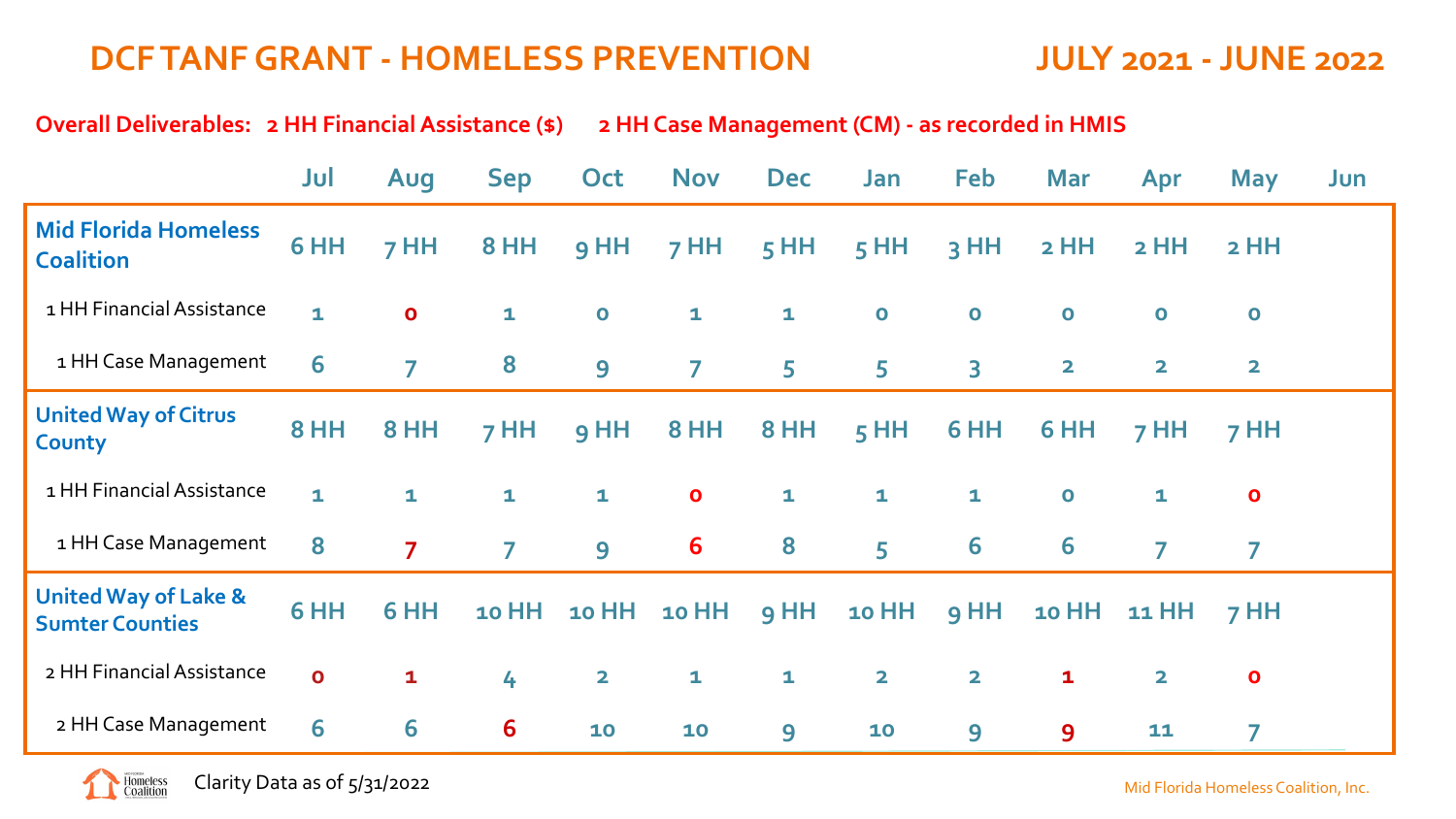#### **SHOW ME THE MONEY - EMERGENCY SOLUTIONS GRANT**

| <b>Type</b>    | Subgrantee                               | <b>Grant Amount</b> | <b>Spent As Of</b><br>05/31/2022 | <b>Balance</b> | % Spent to<br>Date |
|----------------|------------------------------------------|---------------------|----------------------------------|----------------|--------------------|
| <b>RRH</b>     | St. Vincent de Paul CARES                | \$156,955.50        | \$98,542.40                      | \$58,413.10    | 62.78%             |
| Administration |                                          | \$1,969.55          | \$2,039.43                       | (\$69.88)      | 103.55%            |
| <b>RRH</b>     | United Way of Citrus                     | \$44,624.50         | \$43,262.51                      | \$1,361.99     | 96.95%             |
| Administration | County                                   | \$470.55            | \$470.55                         | (50.00)        | 100.00%            |
| Outreach       |                                          | \$40,000.00         | \$30,702.71                      | \$9,297.29     | 76.76%             |
| <b>HMIS</b>    | <b>Mid Florida Homeless</b><br>Coalition | \$2,570.00          | \$2,570.00                       | (50.00)        | 100.00%            |
| Admin          |                                          | \$10,409.90         | \$8,931.21                       | \$1,478.69     | 85.80%             |
|                | <b>EMERGENCY SOLUTIONS GRANT TOTAL:</b>  | \$257,000.00        | \$186,518.81                     | \$70,481.19    | 72.58%             |
|                |                                          |                     |                                  | <b>GOAL:</b>   | 91.67%             |

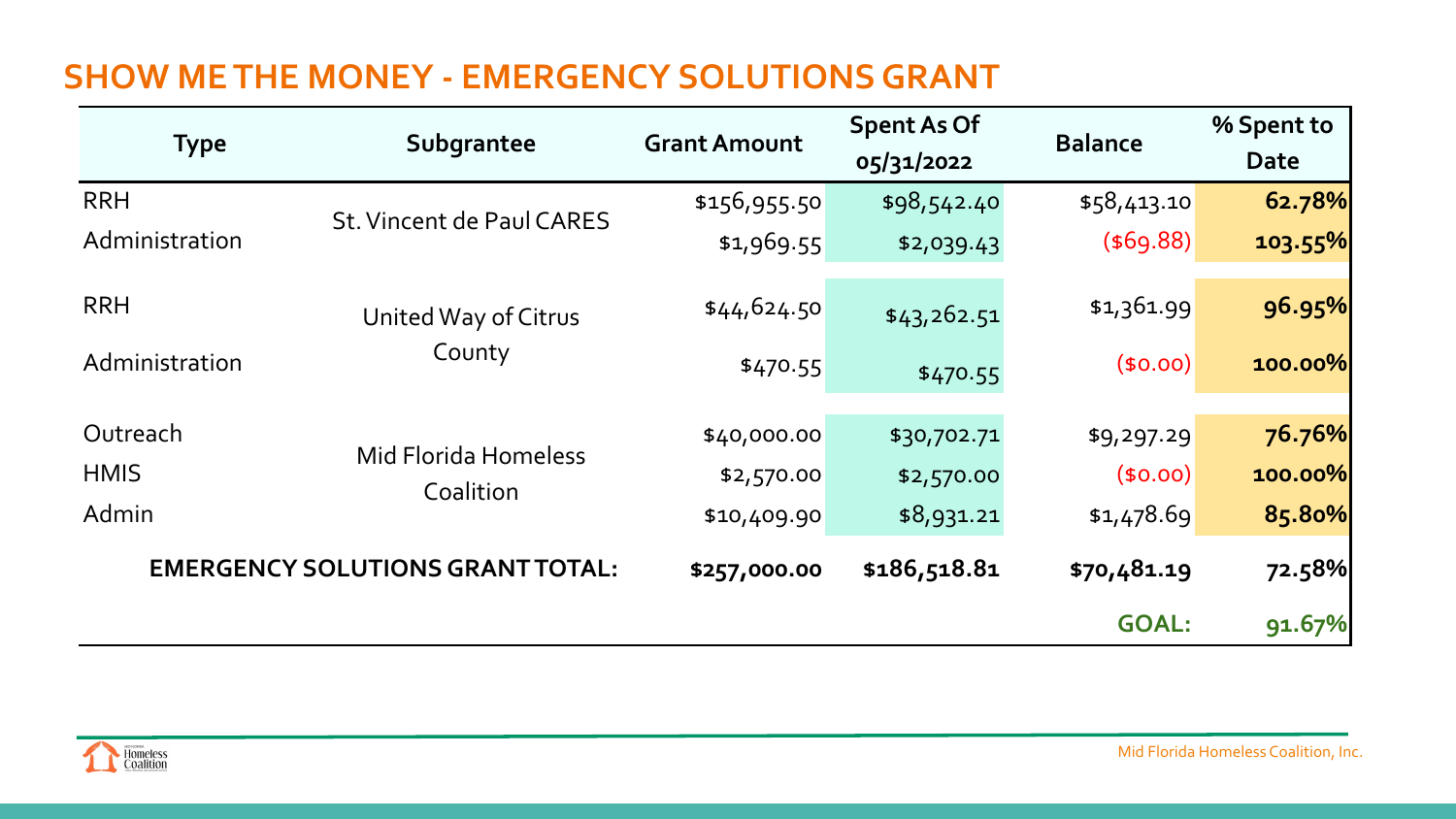#### **SHOW ME THE MONEY - CHALLENGE GRANT**

| Organization                     | <b>Grant Amount</b> | <b>Spent As Of</b> |                   | % Spent to |
|----------------------------------|---------------------|--------------------|-------------------|------------|
|                                  |                     | 05/31/2022         | <b>Balance</b>    | Date       |
| Dawn Center                      | \$8,100.00          | \$7,908.76         | \$191.24          | 97.64%     |
| <b>MFHC</b> - Diversion          | \$2,559.68          | \$1,846.90         | \$712.78          | 72.15%     |
| <b>MFHC - Coordinated Access</b> | \$7,620.00          | \$6,727.64         | \$892.36          | 88.29%     |
| MFHC - HL / Case Management      | \$27,329.62         | \$18,126.24        | \$9,202.38        | 66.33%     |
| St. Vincent de Paul CARES        | \$28,780.00         | \$29,074.89        | $($ \$294.89) $ $ | 101.02%    |
| United Way of Citrus County      | \$25,720.00         | \$22,933.75        | \$2,786.25        | 89.17%     |
| United Way of Lake & Sumter      | \$6,991.70          | \$6,991.70         | \$0.00            | 100%       |
| Administration                   | \$11,900.00         | \$9,331.86         | \$2,568.14        | 78.42%     |
| <b>TOTAL CHALLENGE GRANT:</b>    | \$119,000.00        | \$102,941.74       | \$16,058.26       | 86.51%     |
|                                  |                     |                    | <b>GOAL:</b>      | 91.67%     |

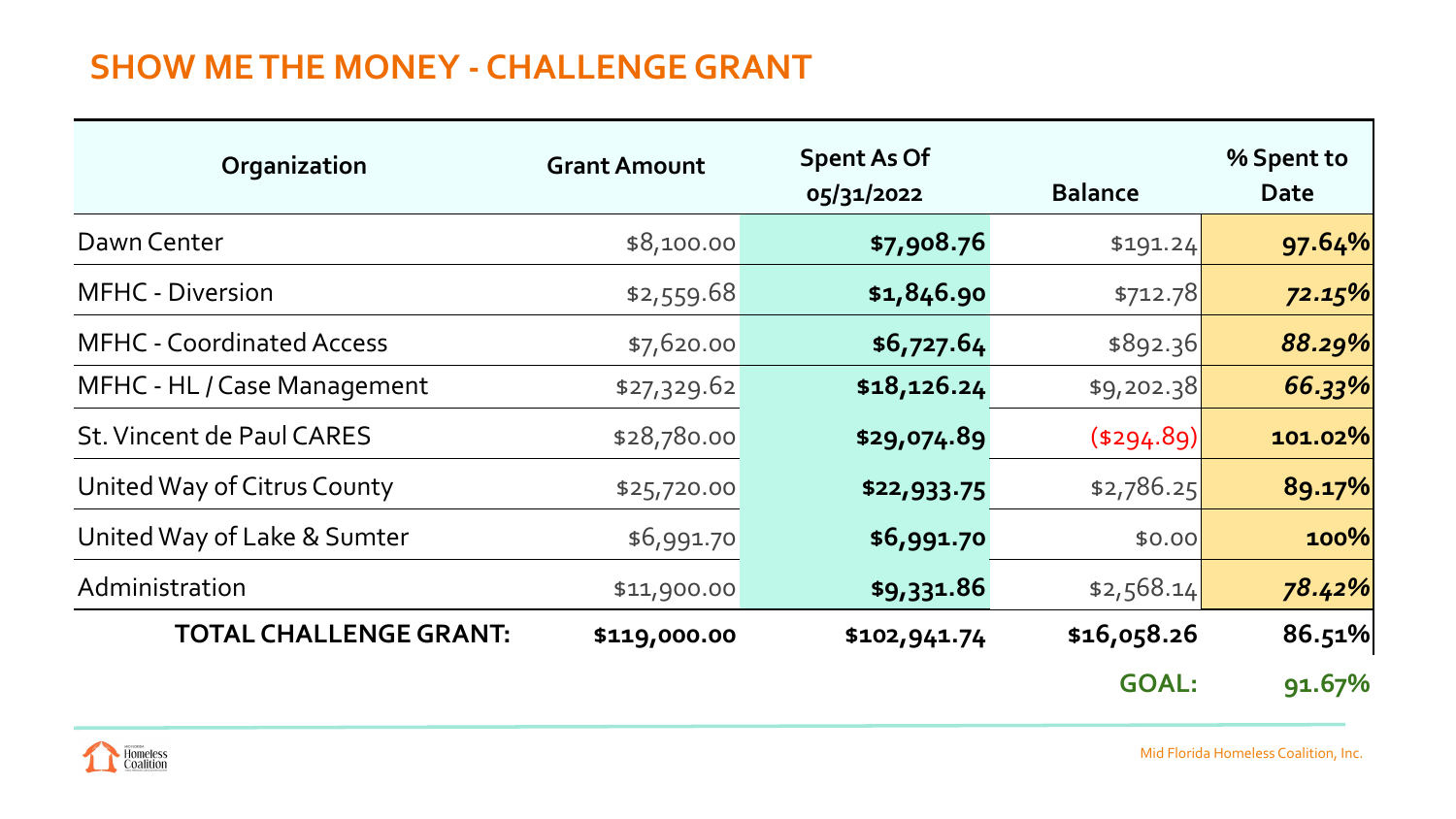#### **HUD, ESG & CHALLENGE GRANT - RRH & HP**

| <b>JULY 2021 - MAY 2022</b>                                          | <b>Dawn Center</b>      | <b>SVDP</b><br><b>CARES</b> | <b>United Way of Citrus</b><br>County |
|----------------------------------------------------------------------|-------------------------|-----------------------------|---------------------------------------|
| # Households Carried forward from 2020-2021                          | $\overline{2}$          | 30                          | 26                                    |
| # New Households Assisted since Jul 2021                             | $\mathbf 0$             | 66                          | 20                                    |
| <b>Total # Households Assisted YTD</b>                               | $\overline{\mathbf{2}}$ | 96                          | 46                                    |
| # HH Housed (RRH) in 2021-2022                                       | $\mathbf{1}$            | 41                          | 9                                     |
| # HH Stabilized (HP) in 2021-2022                                    | $\mathbf 0$             | 12                          | 9                                     |
| # HH Remaining Unhoused                                              | $\mathbf{o}$            | 25                          | 6                                     |
| # Households Active at EOM                                           | $\overline{2}$          | 58                          | 26                                    |
| <b>Total Persons Exiting to Perm Housing (ESG &amp; CH only)</b>     | $\mathbf 0$             | $38 - 82%$                  | 27 or 82%                             |
| <b>Total Persons Exiting to Temporary (ESG &amp; CH only)</b>        | $\mathbf{o}$            | 4 - 8%                      | 2 or 6%                               |
| Total Persons Exiting to Streets/Unknown (ESG & CH only)<br>Homeless | $\mathbf{o}$            | $4 - 8%$                    | 4 or 12%                              |

Clarity Data as of 5/31/2022 - UWCC & SVDP; APR grant report for Dawn Center**Coalition** 

Mid Florida Homeless Coalition, Inc.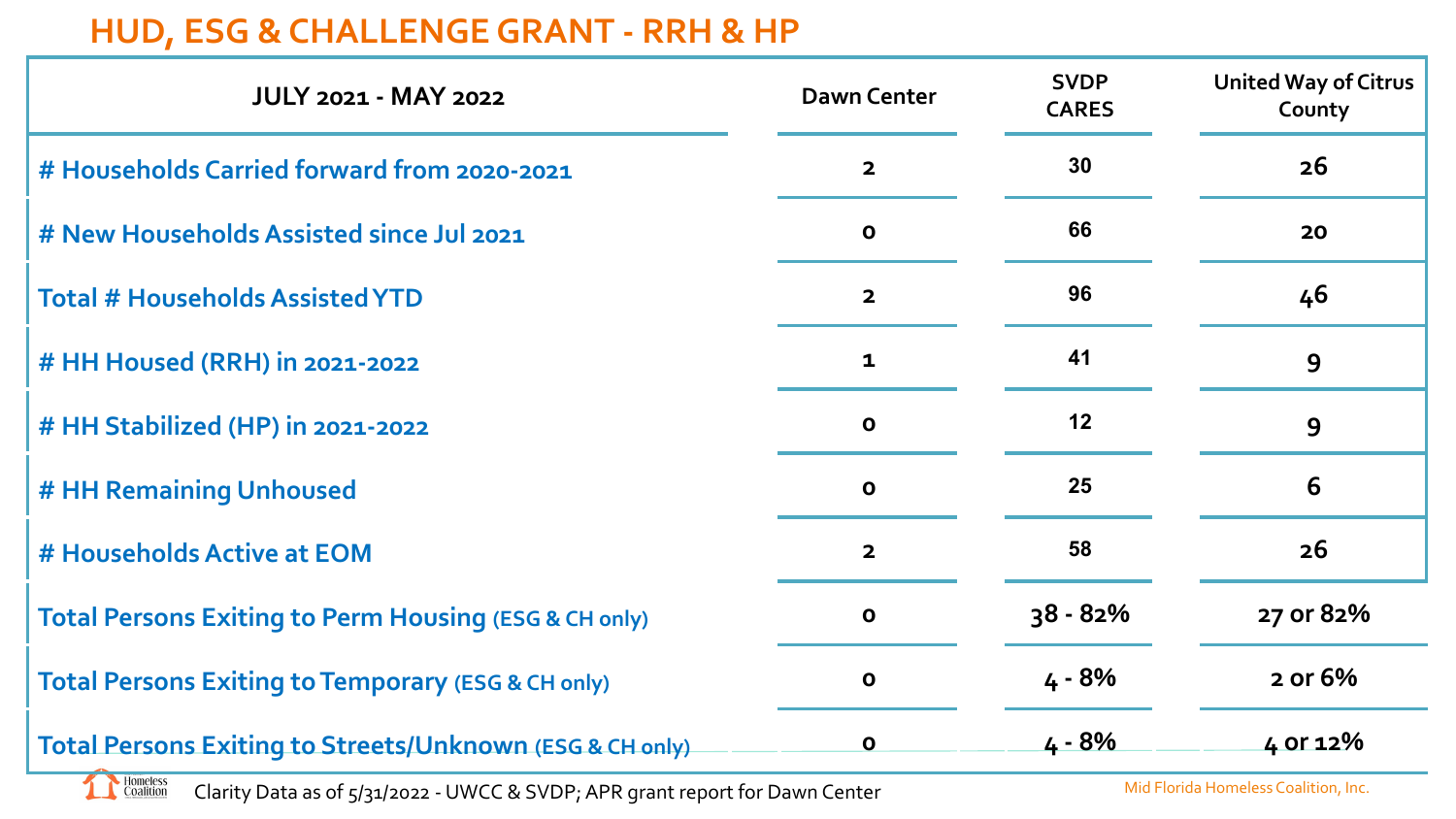#### **DCF ESG & CHALLENGE GRANT - RAPID RE-HOUSING & HOMELESS PREVENTION**

| <b>JULY 2021 - MAY 2022</b>                                                                                     |                   | <b>Dawn Center</b>  | <b>United Way of Citrus County</b> |                |                     |  |  |  |  |  |  |  |
|-----------------------------------------------------------------------------------------------------------------|-------------------|---------------------|------------------------------------|----------------|---------------------|--|--|--|--|--|--|--|
| <b>Average \$ Grant Funds per Household:</b>                                                                    |                   |                     |                                    |                |                     |  |  |  |  |  |  |  |
| <b>Financial Assistance</b><br>$$7,908.76 - 1$ HH<br>\$3,082.10 - 20 HH                                         |                   |                     |                                    |                |                     |  |  |  |  |  |  |  |
|                                                                                                                 |                   |                     |                                    |                |                     |  |  |  |  |  |  |  |
| <b>St. Vincent de Paul CARES</b>                                                                                |                   |                     |                                    |                |                     |  |  |  |  |  |  |  |
| <b>JULY 2021 - MAY 2022</b><br><b>HERNANDO</b><br><b>LAKE</b><br><b>TOTAL</b><br><b>CITRUS</b><br><b>SUMTER</b> |                   |                     |                                    |                |                     |  |  |  |  |  |  |  |
| <b>Average \$ Grant Funds per Household:</b>                                                                    |                   |                     |                                    |                |                     |  |  |  |  |  |  |  |
| <b>Financial Assistance</b>                                                                                     | \$980.41<br>10 HH | \$2,073.25<br>24 HH | \$1,755.17<br>18 HH                | \$0.00<br>o HH | \$1,752.98<br>52 HH |  |  |  |  |  |  |  |
| <b>Case Management</b>                                                                                          |                   |                     |                                    |                | \$341.19<br>78 HH   |  |  |  |  |  |  |  |
| <b>Financial Assistance &amp; Case</b><br><b>Management</b>                                                     |                   |                     |                                    |                | \$1,509.85<br>78 HH |  |  |  |  |  |  |  |

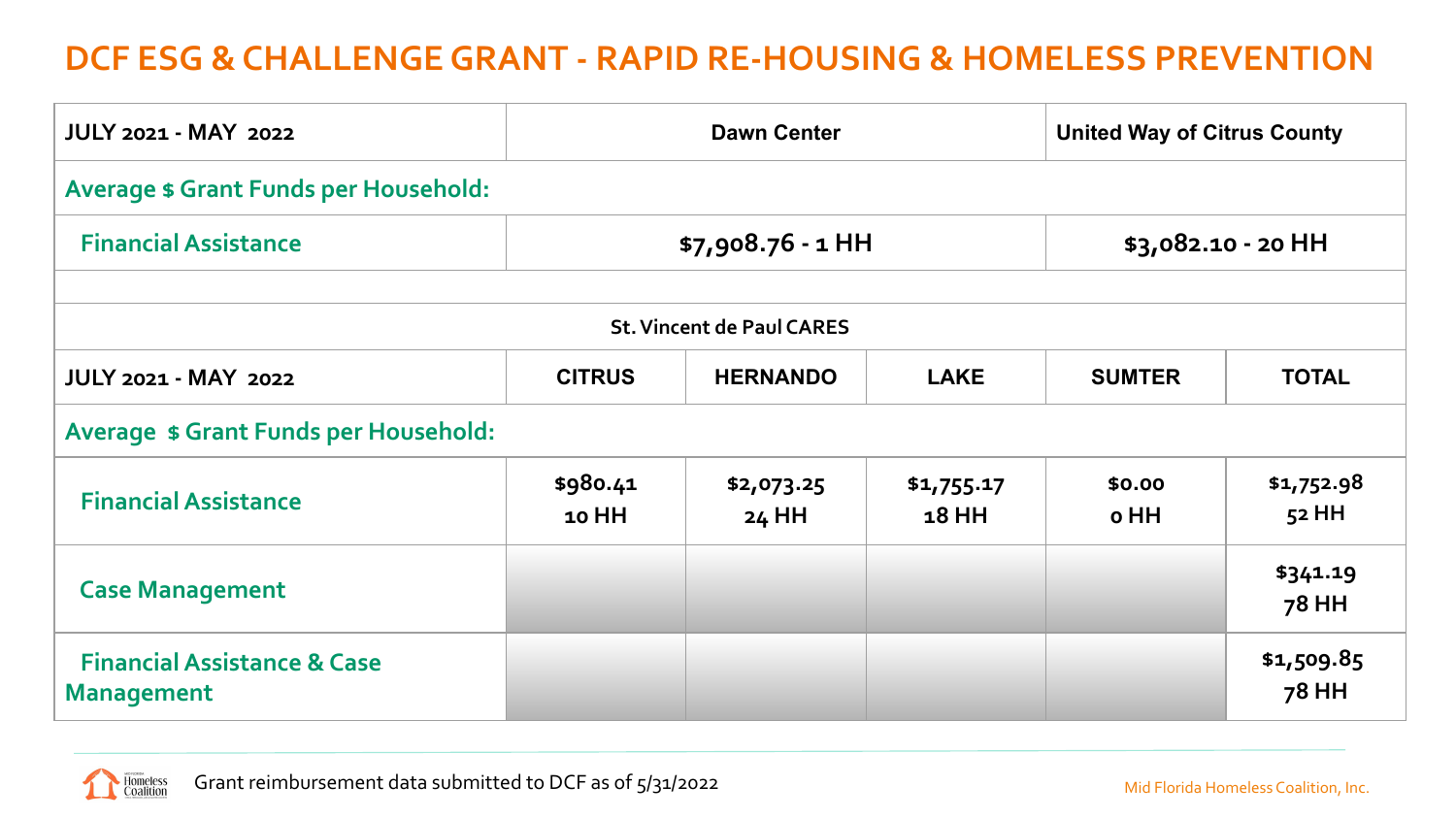#### **HUD, ESG, & Challenge GRANT - RRH / HP**

| <b>Case Management - as recorded in HMIS</b>   |                 |                         |  |  |  |  |  |  |  |  |
|------------------------------------------------|-----------------|-------------------------|--|--|--|--|--|--|--|--|
|                                                | <b>MAY 2022</b> |                         |  |  |  |  |  |  |  |  |
|                                                | 20* HH Housed   | <b>6 HH Not Housed</b>  |  |  |  |  |  |  |  |  |
| <b>United Way of Citrus County</b>             | 13              | $\overline{\mathbf{2}}$ |  |  |  |  |  |  |  |  |
|                                                | 49 HH Housed    | 15 HH Not Housed        |  |  |  |  |  |  |  |  |
| <b>St. Vincent de Paul CARES</b>               | 38              | 13                      |  |  |  |  |  |  |  |  |
|                                                | 1 HH Housed     | 1 HH Not Housed         |  |  |  |  |  |  |  |  |
| <b>Dawn Center</b>                             | $\mathbf{1}$    | 1                       |  |  |  |  |  |  |  |  |
| <b>Mid Florida Homeless Coalition (Housing</b> | 11 HH active    |                         |  |  |  |  |  |  |  |  |
| <b>Locator/Case Management)</b>                | 11              |                         |  |  |  |  |  |  |  |  |

4 of the 20 have been transferred to SVDP Cares but are still actively enrolled in UWCC's ESG program

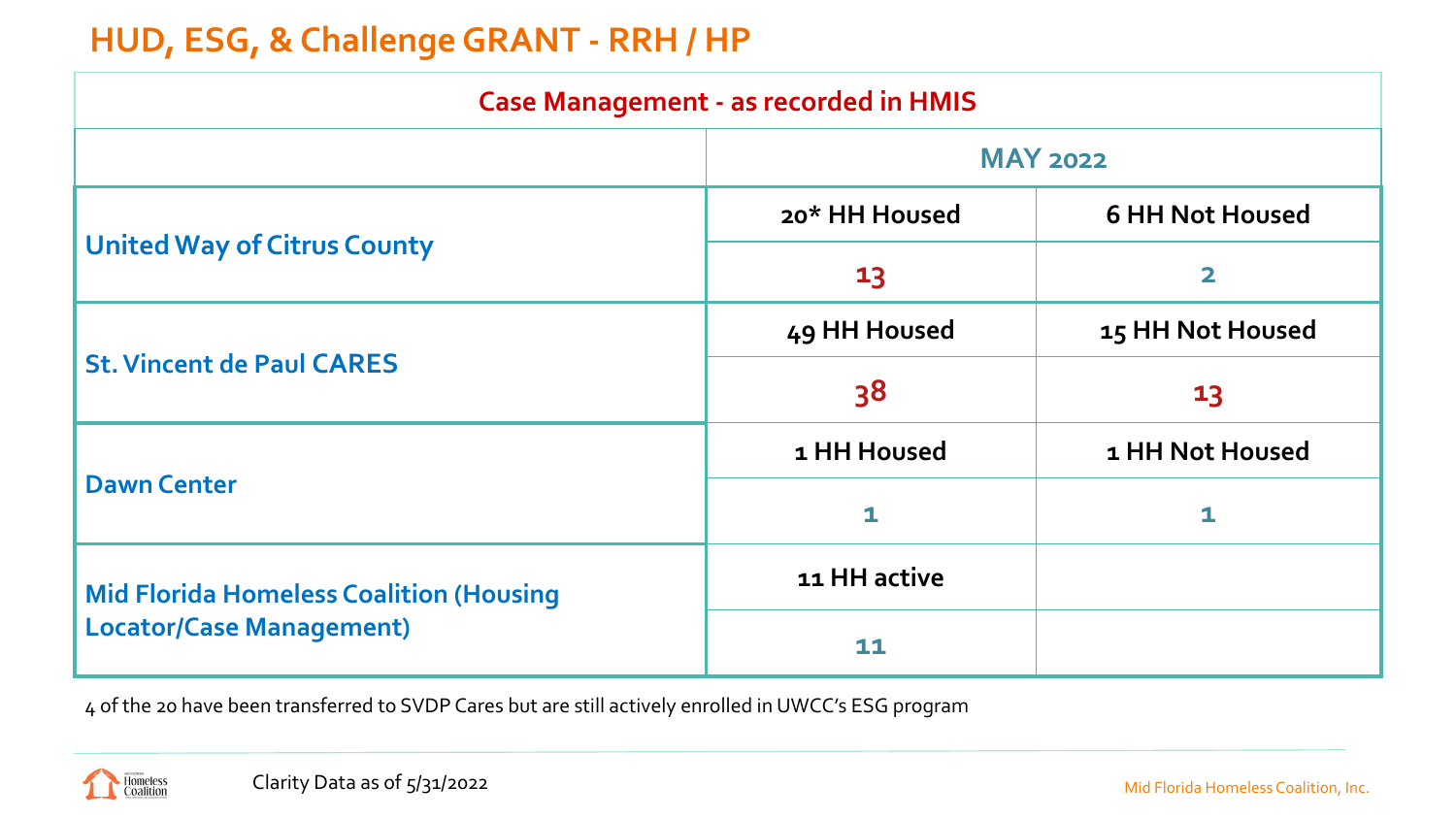#### **DCF CHALLENGE GRANT - COORDINATED ACCESS**

|                                                                                                                                                   | <b>MFHC Coordinated Access - 2021 - 2022</b> |     |    |     |  |        |    |    |    |                                 |     |                |  |         |
|---------------------------------------------------------------------------------------------------------------------------------------------------|----------------------------------------------|-----|----|-----|--|--------|----|----|----|---------------------------------|-----|----------------|--|---------|
|                                                                                                                                                   |                                              | Jul |    |     |  |        |    |    |    | Aug Sep Oct Nov Dec Jan Feb Mar | Apr | May            |  | Jun YTD |
| <b>Monthly</b><br><b>Deliverables</b>                                                                                                             | 12 <sup>1</sup>                              | 115 | 99 | 110 |  | 104 52 | 38 | 85 | 60 | 21                              | 28  | $\blacksquare$ |  | 712     |
| Above, Jul - Feb included all assessments completed, even those charged to HUD CAS - below are just those assessments<br>charged to Challenge CAS |                                              |     |    |     |  |        |    |    |    |                                 |     |                |  |         |

|                                                                  |  | Jul Aug Sep Oct Nov Dec Jan Feb Mar Apr May Jun YTD |  |  |  |  |  |  |
|------------------------------------------------------------------|--|-----------------------------------------------------|--|--|--|--|--|--|
| Monthly<br>Deliverables 12 12 66 15 14 15 12 12 18 21 28 4 - 216 |  |                                                     |  |  |  |  |  |  |

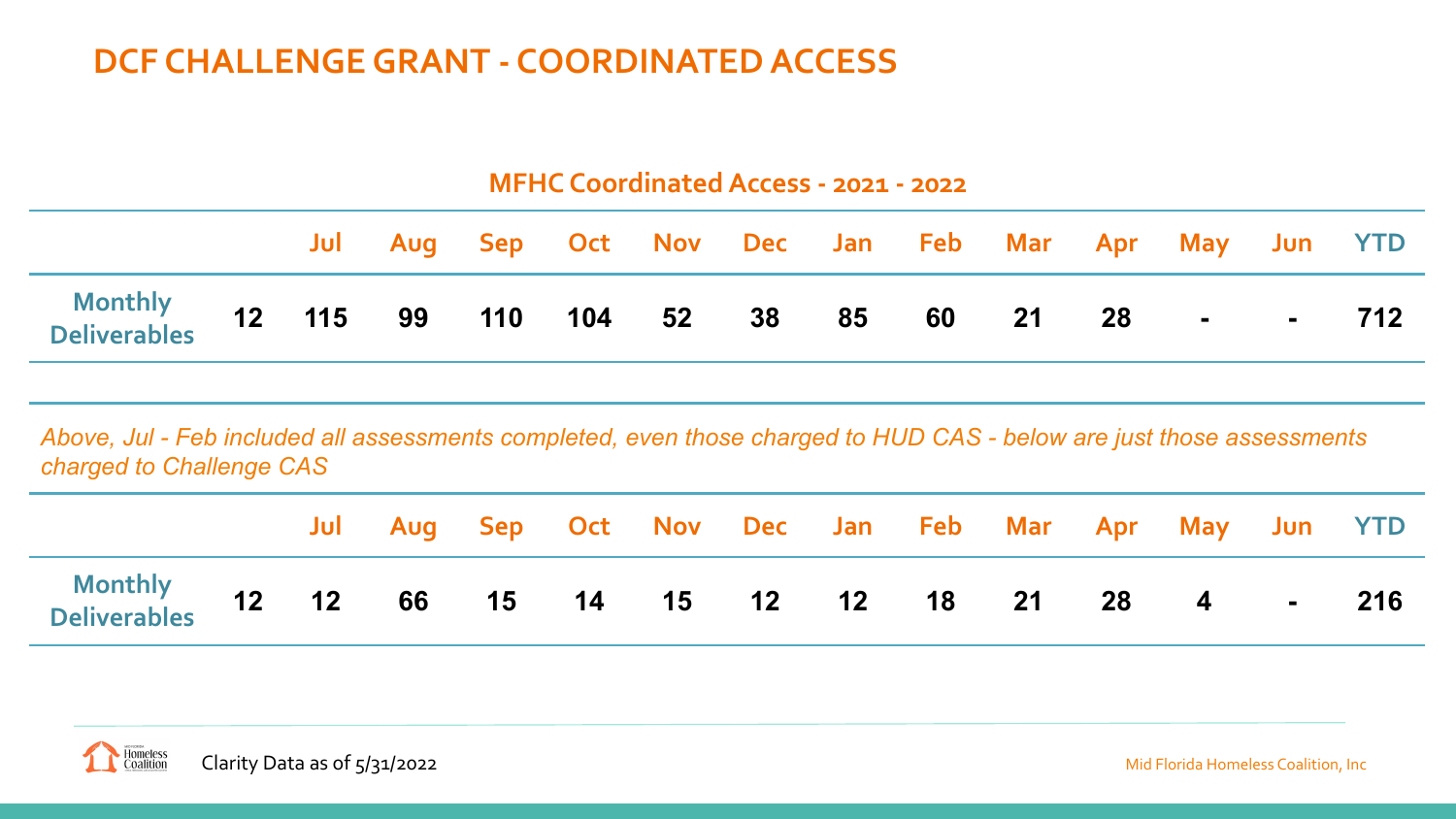#### **DCF CHALLENGE GRANT - HOUSING LOCATOR/CASE MANAGEMENT**

| <b>MFHC Housing Locator</b><br>2021 - 2022               | <b>JUL</b>   | <b>AUG</b>   | <b>SEP</b>   | <b>OCT</b>              | <b>NOV</b>              | <b>DEC</b>   | <b>JAN</b>            | <b>FEB</b>              | <b>MAR</b>   | <b>APR</b>     | <b>MAY</b>   | <b>JUN</b> |
|----------------------------------------------------------|--------------|--------------|--------------|-------------------------|-------------------------|--------------|-----------------------|-------------------------|--------------|----------------|--------------|------------|
| # Persons/HH Carried<br>forward from 2019-2020           | 10/3         | 6/2          | 6/2          | 4/1                     | $\mathbf{o}$            | $\mathbf{o}$ | $\mathbf{o}$          | $\mathbf{o}$            | $\mathbf{o}$ | $\mathbf{o}$   | $\mathbf{o}$ |            |
| # New Persons/HH Assisted                                | $\mathbf{o}$ | 10/3         | 8/3          | 11/3                    | o/o                     | o/o          | 11/10                 | 3/3                     | 3/1          | 4/4            | $717$        |            |
| # Persons Assisted in Month<br>(Mthly Deliverables - 4)  | 10           | 16           | 21           | 28                      | 17                      | 6            | 17                    | 18                      | 3            | $\overline{7}$ | 21           |            |
| # Total Persons/HH Assisted<br><b>YTD</b> (unduplicated) | 10/3         | 31/<br>16    | 39/<br>19    | 50/<br>22               | 50 /<br>22              | 50/<br>22    | 61/<br>3 <sup>2</sup> | 64/<br>35               | 67/<br>36    | 71/<br>40      | 78/<br>47    |            |
| # Household Placement<br><b>Services</b>                 | $\mathbf{1}$ | $\mathbf{1}$ | $\mathbf{o}$ | $\overline{2}$          | $\mathbf{1}$            | $\mathbf{o}$ | $\mathbf{1}$          | $\mathbf{o}$            | $\mathbf{o}$ | $\mathbf{o}$   | $\mathbf{o}$ |            |
| # Households exited to<br><b>Permanent Housing</b>       | $\mathbf{1}$ | $\mathbf{2}$ | $\mathbf{o}$ | $\overline{\mathbf{2}}$ | $\overline{\mathbf{3}}$ | $\mathbf{o}$ | $\mathbf{2}$          | $\overline{\mathbf{2}}$ | $\mathbf{o}$ | $\mathbf{1}$   | $\mathbf{o}$ |            |
| # Households exited without<br>placement                 | $\mathbf{o}$ | $\mathbf{o}$ | $\mathbf{o}$ | $1^{\star}$             | $\mathbf{o}$            | $\mathbf{o}$ | $\mathbf{o}$          | $\mathbf{o}$            | $\mathbf{o}$ | $\mathbf 0$    | $\mathbf{o}$ |            |

Clarity Data as of 5/31/2022

 $\overline{\phantom{a}}$  Homeless

Mid Florida Homeless Coalition, Inc.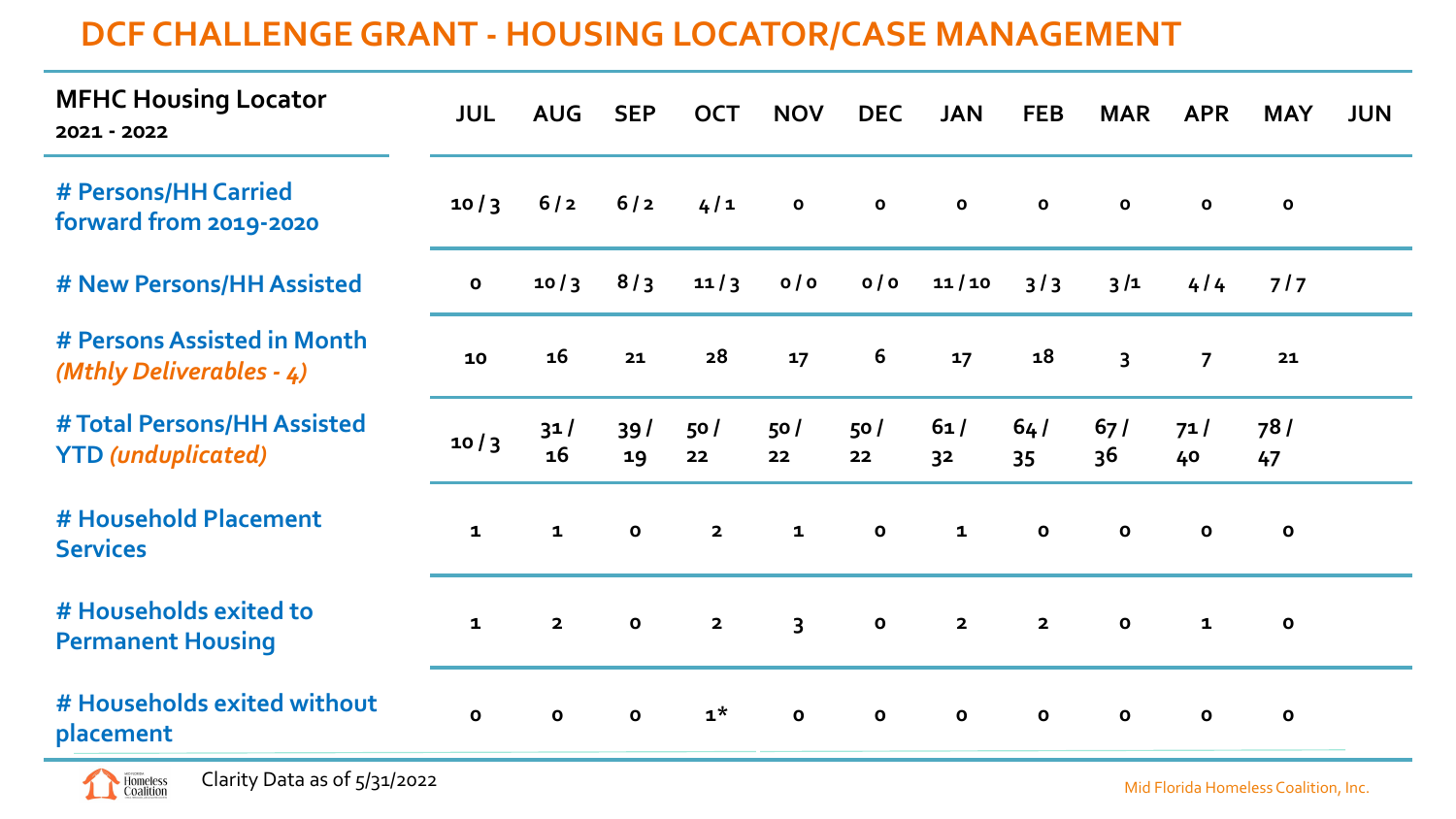#### **DCF ESG - STREET OUTREACH JULY 2021 - JUNE 2022**

|                  | # New PERSONS<br><b>Assisted</b> | # Total PERSONS<br><b>Assisted</b> | # PERSONS<br>"Housing Ready" | # PERSONS Case<br><b>Management</b> | # PERSONS<br><b>Exit to PH</b> | <b>Measure #5: New Persons - First</b><br><b>Time Homeless Reported</b> |
|------------------|----------------------------------|------------------------------------|------------------------------|-------------------------------------|--------------------------------|-------------------------------------------------------------------------|
| July             | 11                               | 34                                 | 1                            | 34                                  | 1                              | 1                                                                       |
| <b>August</b>    | $\overline{7}$                   | 26                                 | 5                            | 26                                  | $\bf{0}$                       | $\overline{2}$                                                          |
| <b>September</b> | 4                                | 25                                 | $\overline{\mathbf{3}}$      | 25                                  | $\mathbf 0$                    | $\overline{\mathbf{3}}$                                                 |
| <b>October</b>   | 17                               | 17                                 | $\boldsymbol{0}$             | 15                                  | 1                              | 12                                                                      |
| <b>November</b>  | 12                               | 16                                 | 1                            | 6                                   | 1                              | 6                                                                       |
| <b>December</b>  | 4                                | 14                                 | $\boldsymbol{0}$             | 12                                  | $\overline{\mathbf{3}}$        | $\overline{2}$                                                          |
| <b>January</b>   | $5\phantom{a}$                   | 13                                 | $\boldsymbol{0}$             | 8                                   | 1                              | 5                                                                       |
| <b>February</b>  | 9                                | 17                                 | $\boldsymbol{0}$             | 13                                  | $\mathbf 0$                    | 6                                                                       |
| <b>March</b>     | 9                                | 17                                 | $\overline{2}$               | 16                                  | $\mathbf 0$                    | 10                                                                      |
| <b>April</b>     | $\overline{\mathbf{1}}$          | 11                                 | $\boldsymbol{0}$             | 10                                  | $\bf{0}$                       | 1                                                                       |
| <b>May</b>       | $\overline{7}$                   | 22                                 | $\boldsymbol{0}$             | 10                                  | 1                              | $6\phantom{a}$                                                          |
| June             |                                  |                                    |                              |                                     |                                |                                                                         |
| <b>YTD</b>       | 86                               | 212                                | 12                           | 175                                 | 8                              | 54                                                                      |

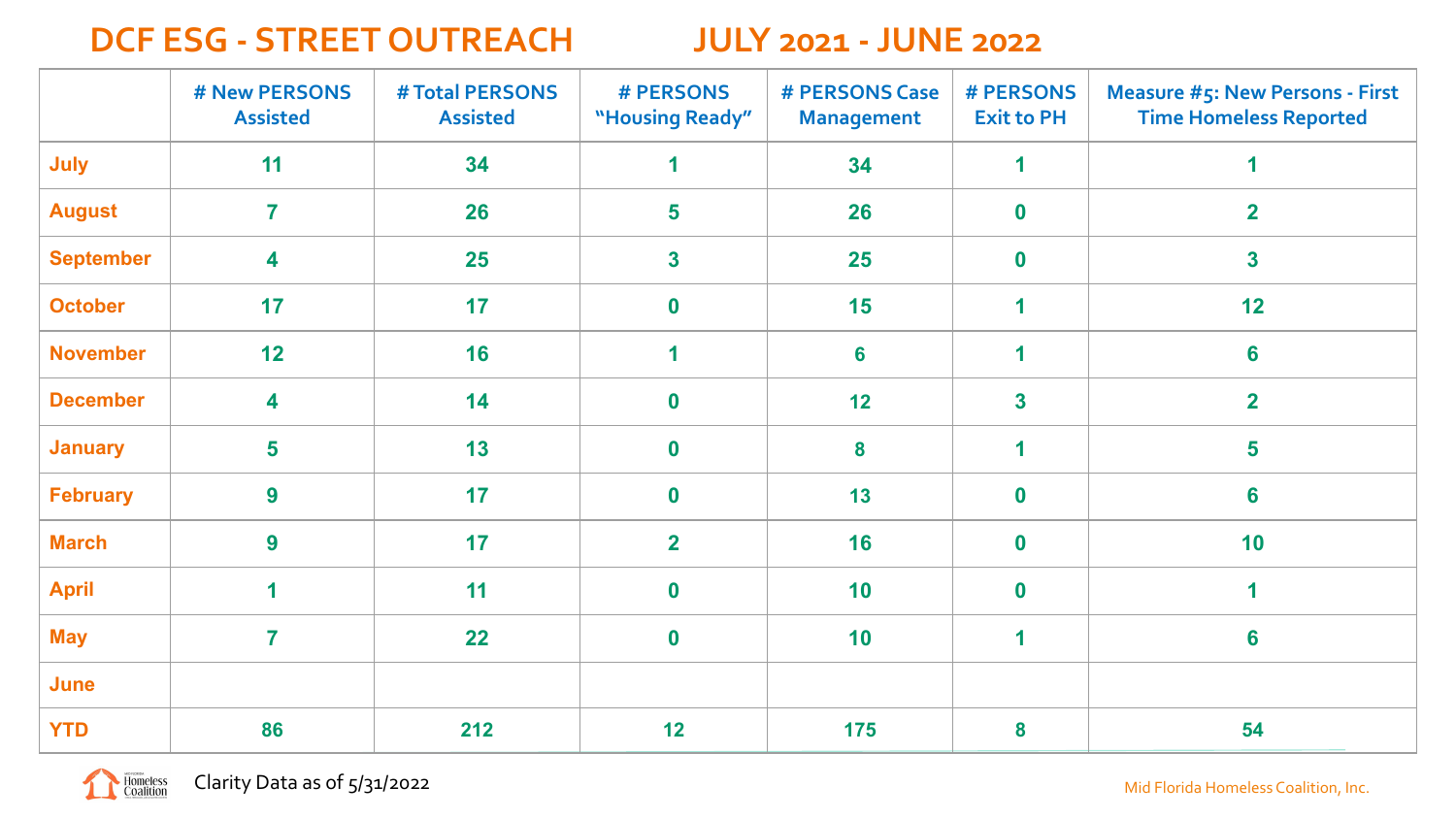### **SHOW ME THE MONEY - EMERGENCY SOLUTIONS GRANT - CV**

| Grant                               | <b>Type</b>    | Subgrantee                                                | <b>Grant Amount</b> | <b>Spent As Of</b><br>05/31/2022 | <b>Balance</b> | % Spent to<br><b>Date</b> |
|-------------------------------------|----------------|-----------------------------------------------------------|---------------------|----------------------------------|----------------|---------------------------|
|                                     | <b>RRH</b>     | Lake County                                               | 107,692.40          | 25,617.94                        | 82,074.46      | 23.79%                    |
|                                     | Shelter        | Government                                                | 75,144.90           | 74,956.80                        | 188.10         | 99.75%                    |
|                                     |                |                                                           |                     |                                  |                |                           |
|                                     | Shelter        |                                                           | 381,399.00          | 312,883.49                       | 68,515.51      | 82.04%                    |
|                                     | Homeless Prev. | The Salvation<br>Army of Lake &<br><b>Sumter Counties</b> | 216,472.03          | 151,365.75                       | 65,106.28      | 69.92%                    |
| <b>Emergency</b>                    | <b>RRH</b>     |                                                           | 171,505.63          | 103,124.33                       | 68,381.30      | 60.13%                    |
| <b>Solutions Grant</b><br><b>CV</b> | Administration |                                                           | 15,751.15           | 7,964.89                         | 7,786.26       | 50.57%                    |
|                                     |                |                                                           |                     |                                  |                |                           |
|                                     | Shelter        |                                                           | 343193.20           | 275,195.19                       | 67,998.01      | 80.19%                    |
|                                     | Homeless Prev. | <b>SVDP CARES</b>                                         | 157,434.17          | 145605.72                        | 11,828.45      | 92.49%                    |
|                                     | <b>RRH</b>     |                                                           | 148,403.07          | 92,675.05                        | 55,728.02      | 62.45%                    |
|                                     | Administration |                                                           | 22,716.00           | 10,247.02                        | 12,468.98      | 45.11%                    |

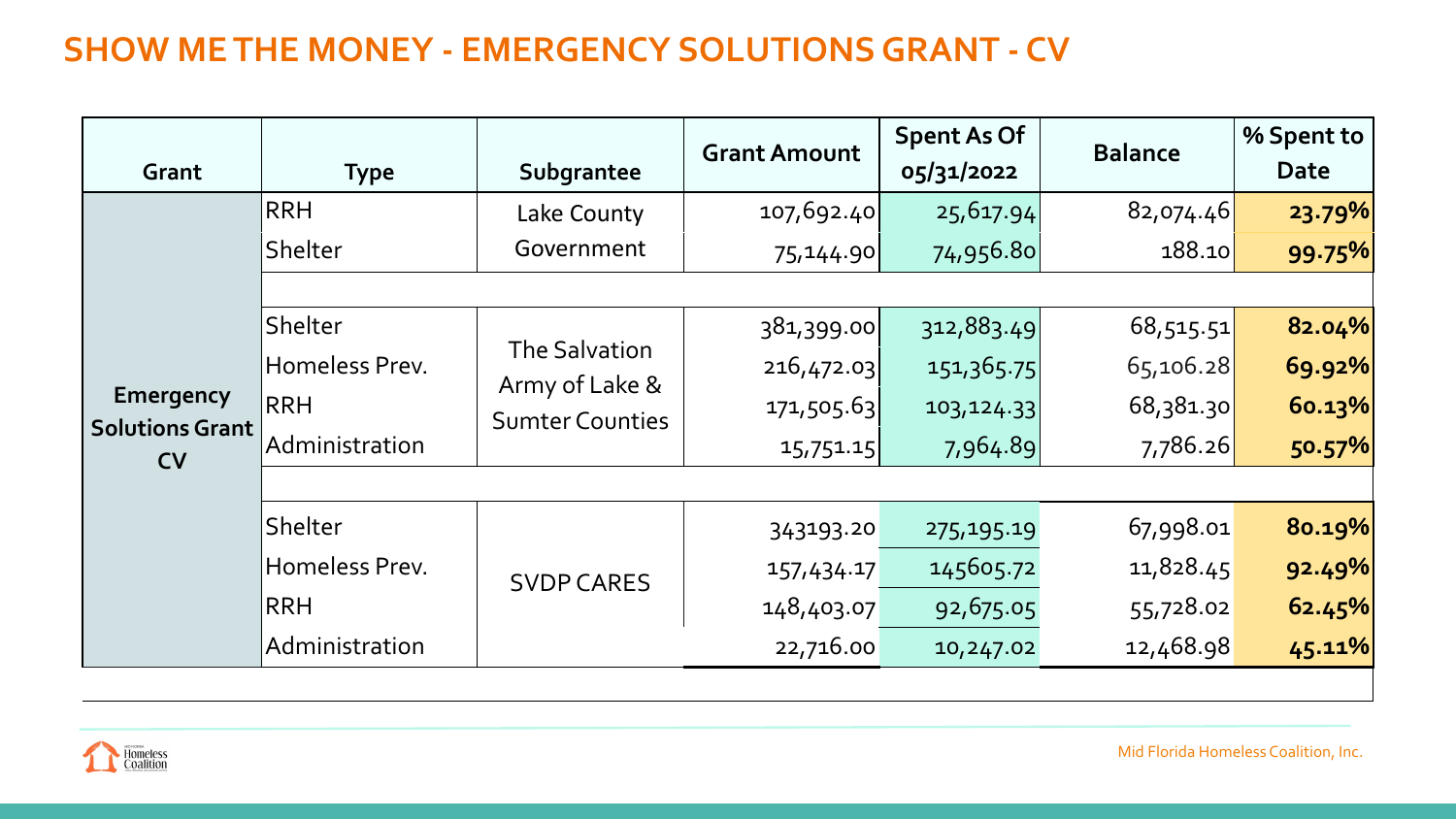#### **SHOW ME THE MONEY - EMERGENCY SOLUTIONS GRANT - CV**

| Grant                               | <b>Type</b>          | Subgrantee                                 | <b>Grant Amount</b> | <b>Spent As Of</b><br>04/30/2022 | <b>Balance</b> | % Spent to<br><b>Date</b> |
|-------------------------------------|----------------------|--------------------------------------------|---------------------|----------------------------------|----------------|---------------------------|
|                                     | Shelter              | Dawn Center                                | 86,000.01           | 73,301.81                        | 12,698.20      | 85.23%                    |
|                                     |                      |                                            |                     |                                  |                |                           |
|                                     | Shelter              | United Way                                 | 172, 222.23         | 89,387.49                        | 82,834.74      | 51.90%                    |
|                                     | Homeless Prev.       | Lake & Sumter                              | 392,462.24          | 207,259.16                       | 185, 203.08    | 52.81%                    |
|                                     | Administration       |                                            | 7,120.27            | 2,481.70                         | 4,638.57       | 34.85%                    |
|                                     |                      |                                            |                     |                                  |                |                           |
| <b>Emergency</b>                    | Outreach             |                                            | 127,547.96          | 89,864.50                        | 37,683.46      | 70.45%                    |
| <b>Solutions Grant</b><br><b>CV</b> | Shelter              |                                            | 63,650.00           | 53,057.63                        | 10,592.37      | 83.34%                    |
|                                     | <b>Homeless Prev</b> | Mid Florida<br><b>Homeless</b>             | 1,446.36            | 1,818.93                         | (372.57)       | 125.75%                   |
|                                     | <b>RRH</b>           | Coalition                                  | 92,639.84           | 48,012.27                        | 82,074.46      | 51.83%                    |
|                                     | <b>HMIS</b>          |                                            | 42,995.94           | 33,220.62                        | 9,775.32       | 77.26%                    |
|                                     | Admin                |                                            | 129,596.00          | 15,439.37                        | 114, 156.63    | 11.91%                    |
|                                     |                      | <b>EMERGENCY SOLUTIONS GRANT CV TOTAL:</b> |                     | 2,946,446.62 1,497,941.63        | 1,163,149.50   | 51.00%                    |
|                                     |                      |                                            |                     |                                  | <b>GOAL:</b>   |                           |

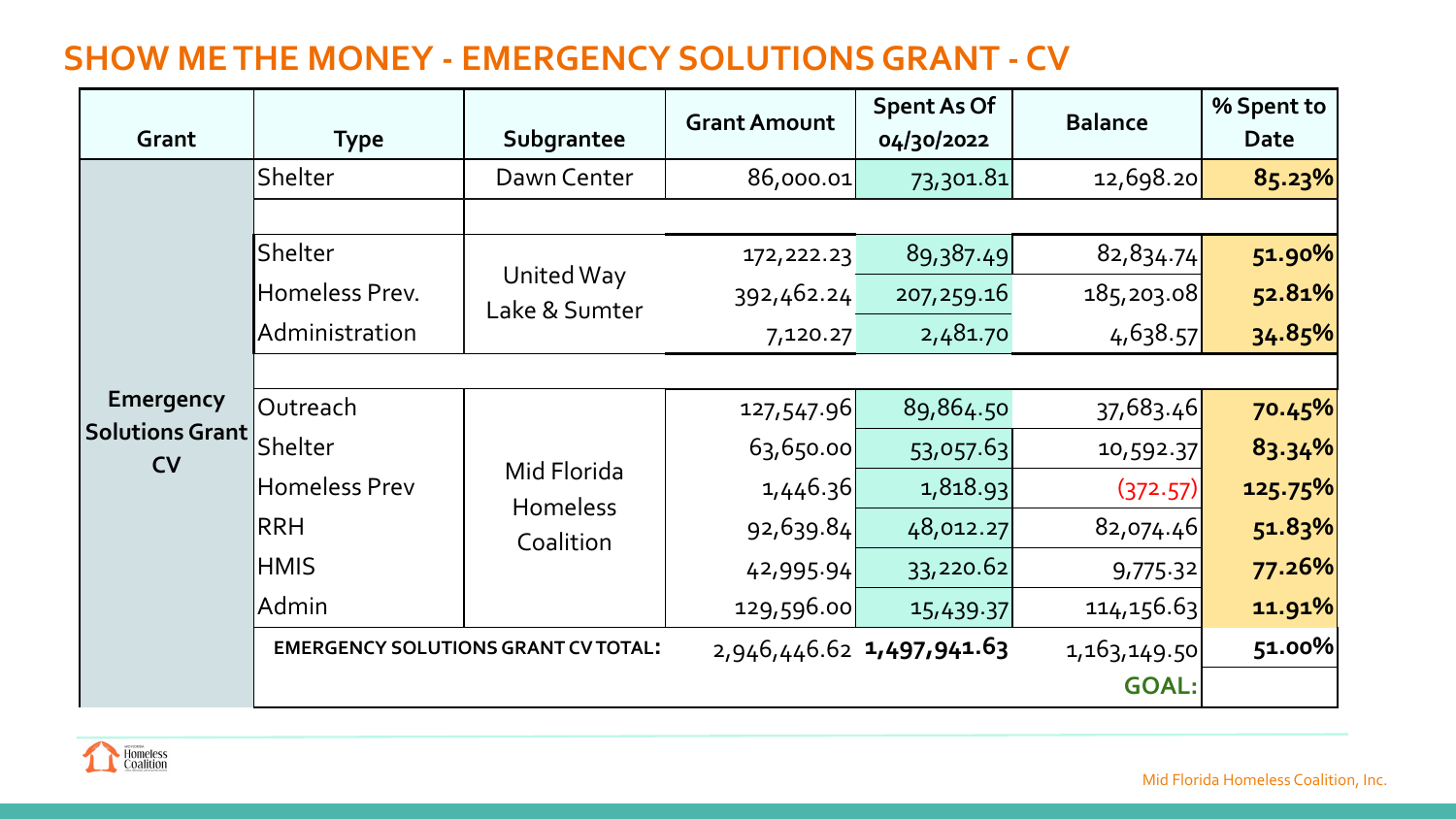#### **DCF ESG-CV GRANT - RAPID RE-HOUSING**

| <b>JULY 2021 - MAY 2022</b>                     | <b>Lake BOCC</b> | <b>Salvation</b><br>Army L&S | <b>SVDP</b><br><b>CARES</b> |
|-------------------------------------------------|------------------|------------------------------|-----------------------------|
| # Households Carried forward from 2020-2021     | 8                | 8                            | $\mathbf{o}$                |
| # New Households Assisted in 2021-2022          | 14               | 31                           | 27                          |
| <b>Total # Households Assisted YTD</b>          | 22               | 39                           | 27                          |
| # HH Housed (RRH) in 2021-2022                  | $\overline{7}$   | 11                           | 18                          |
| # HH Currently in ES                            | 4                | <b>16</b>                    | $\overline{7}$              |
| # HH Remaining Unhoused                         | 6                | 21                           | 7                           |
| # Households Active at EOM                      | 14               | 33                           | 22                          |
| <b>Total Persons Exiting to Perm Housing</b>    | $3 - 20%$        | $6 - 50%$                    | 7-100%                      |
| <b>Total Persons Exiting to Temporary</b>       | $6 - 40%$        | $6 - 50%$                    | $0 - 0\%$                   |
| <b>Total Persons Exiting to Streets/Unknown</b> | 6-40%            | $0 - 0\%$                    | <u>o - o%</u>               |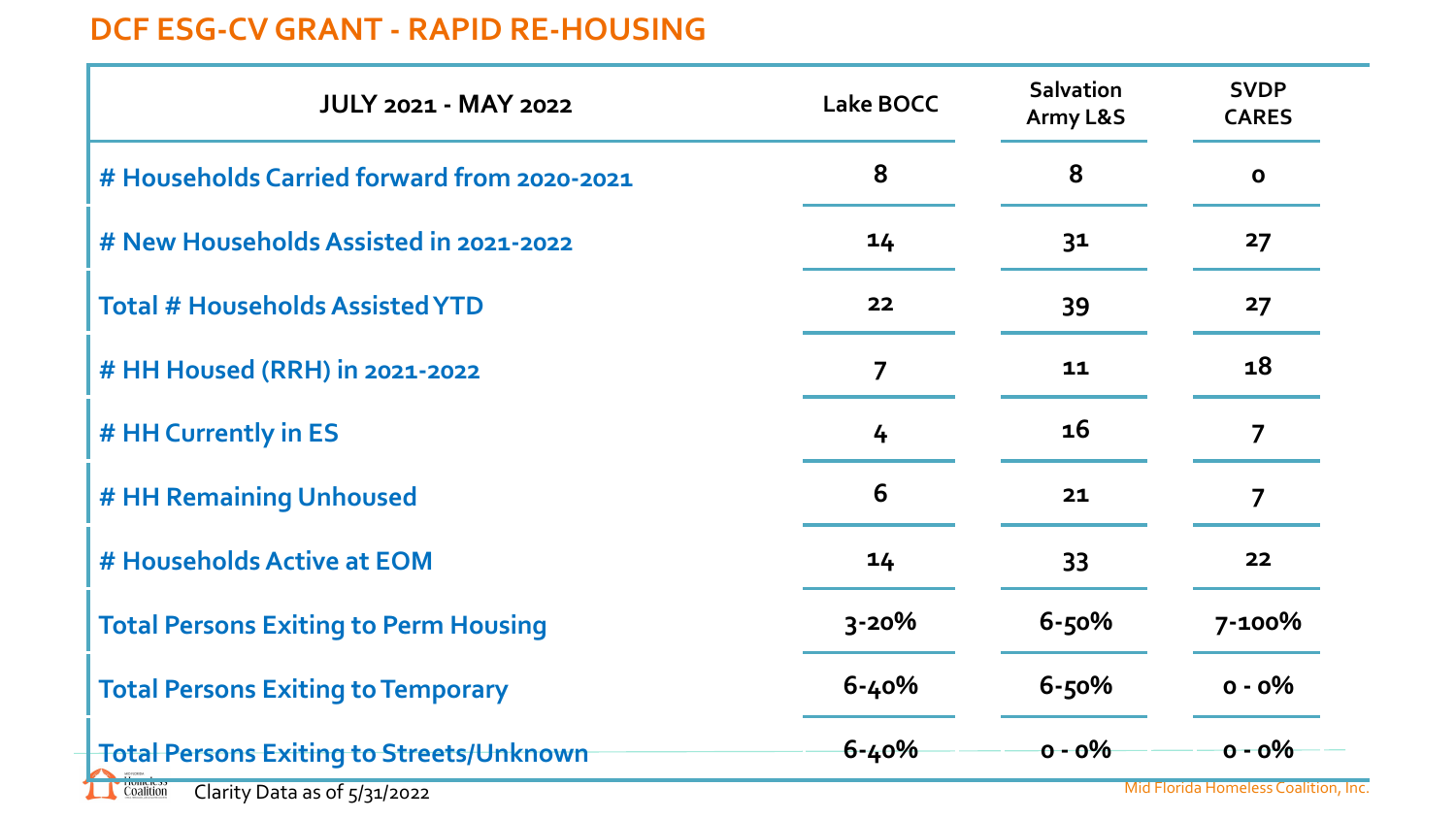#### **DCF ESG-CV GRANT - HOMELESS PREVENTION**

| <b>JULY 2021 - MAY 2022</b>                                                | <b>Salvation</b><br>Army L&S | <b>SVDP</b><br><b>CARES</b> | <b>United Way</b><br>L&S |
|----------------------------------------------------------------------------|------------------------------|-----------------------------|--------------------------|
| # Households Carried forward from 2020-2021                                | 9                            | $\mathbf{o}$                | $\mathbf 0$              |
| # New Households Assisted in 2021-2022                                     | 27                           | 49                          | 3 <sup>2</sup>           |
| <b>Total # Households Assisted YTD</b>                                     | 27                           | 49                          | 3 <sup>2</sup>           |
| # HH Currently in CV-ES                                                    | 4                            | 4                           | 3                        |
| # HH Stabilized in Place, Moved into, or Looking for New<br><b>Housing</b> | 15                           | 45                          | 30                       |
| # Households Active at EOM                                                 | 19                           | 36                          | 30                       |
| <b>Total Persons Exiting to Perm Housing</b>                               | 23-100%                      | $22 - 65%$                  | $4 - 57\%$               |
| <b>Total Persons Exiting to Temporary</b>                                  | $0 - 0\%$                    | $3 - 8\%$                   | $\mathbf{o}$             |
| <b>Total Persons Exiting to Streets/Unknown</b>                            | $o - o\%$                    | $9 - 27%$                   | $3 - 43%$                |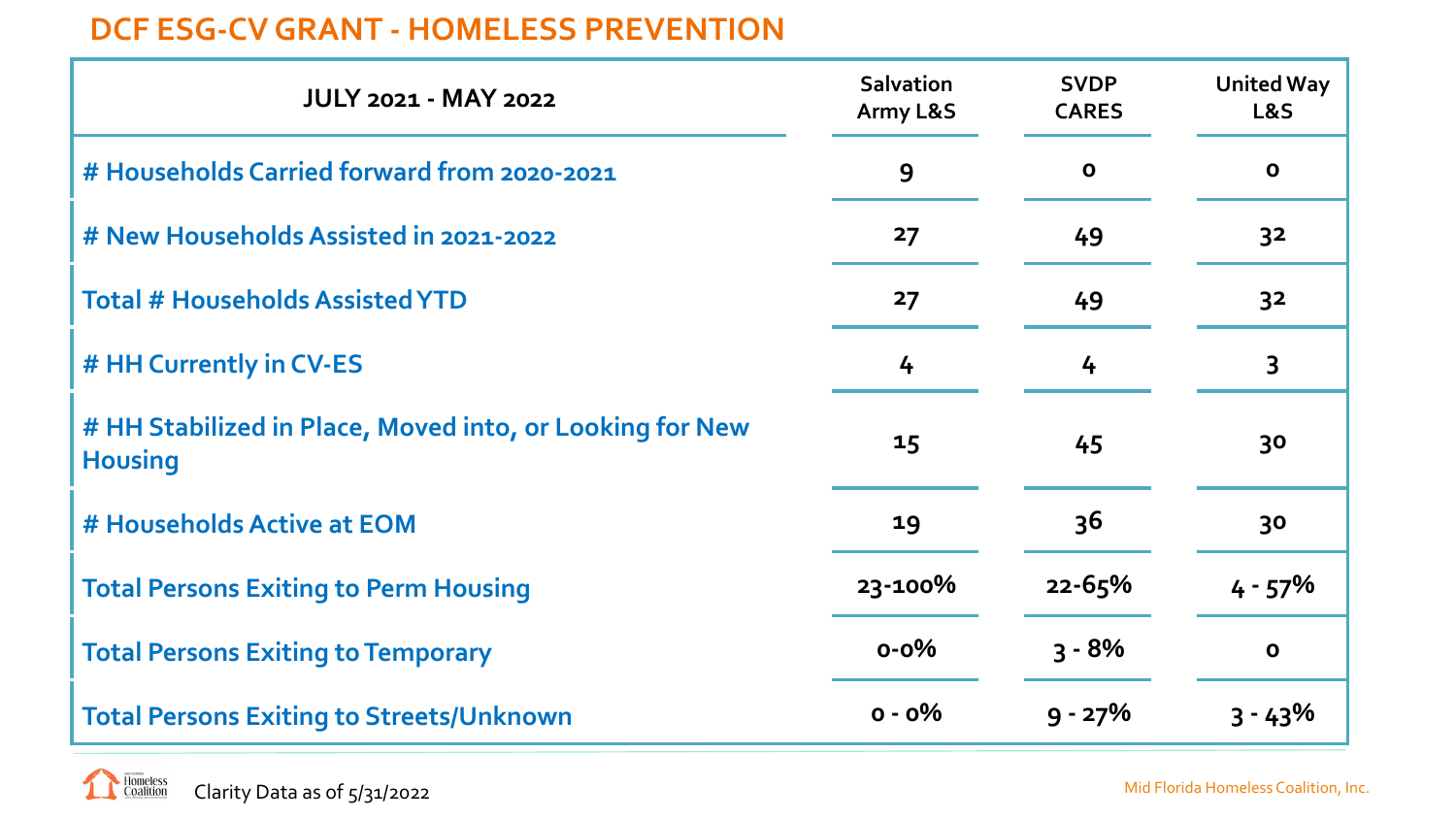#### **DCF ESG-CV GRANT - RAPID RE-HOUSING & HOMELESS PREVENTION**

| <b>JULY 2021 - MAY 2022</b>                                 | <b>Lake BOCC</b><br>Lake | <b>Salvation Army</b><br><b>Lake &amp; Sumter</b> | <b>SVDP CARES</b>   | <b>United Way</b><br><b>Lake &amp; Sumter</b> |
|-------------------------------------------------------------|--------------------------|---------------------------------------------------|---------------------|-----------------------------------------------|
| <b>Average \$ Grant Funds per Household:</b>                |                          |                                                   |                     |                                               |
| <b>Financial Assistance</b>                                 | \$2,561.79<br>10 HH      | \$1,893.70<br>32 HH                               | \$4,229.24<br>38 HH | \$7,012.46.00<br>29 HH                        |
| <b>Case Management</b>                                      |                          | \$1,706.36<br>66 HH                               | \$658.95<br>88 HH   | \$195.91<br>32 HH                             |
| <b>Financial Assistance &amp; Case</b><br><b>Management</b> |                          | \$2,624.52<br>66 HH                               | \$2,485.22<br>88 HH | \$6,550.95<br>32 HH                           |

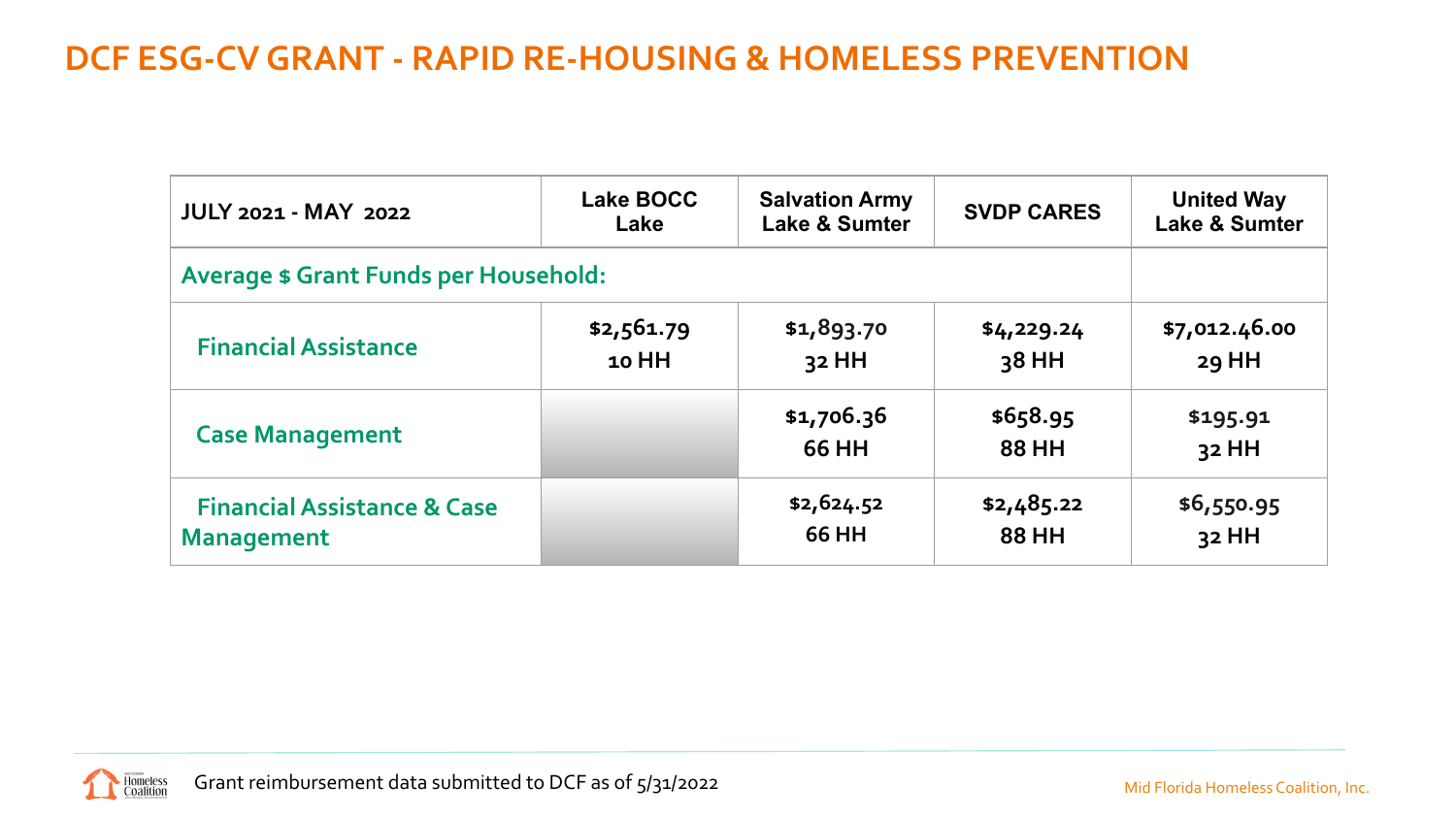### **DCF ESG-CV GRANT - EMERGENCY SHELTER & NON-CONGREGATE SHELTER**

| <b>JULY 2021 - May 2022</b>                              | Dawn<br>Center | Lake<br><b>BOCC</b> | <b>MFHC</b>             | <b>SVDP</b><br><b>CARES</b> | <b>Salvation</b><br>Army L&S | <b>United</b><br>Way L&S |
|----------------------------------------------------------|----------------|---------------------|-------------------------|-----------------------------|------------------------------|--------------------------|
| # INDIVIDUALS Assisted MAY                               | 55             | 9                   | 6                       | 49                          | 56                           | 28                       |
| # Total INDIVIDUALS Assisted YTD (duplicated)            | 577            | 108                 | 41                      | 351                         | 356                          | 168                      |
| # INDIVIDUALS Exiting to Permanent Housing<br><b>MAY</b> | <b>16</b>      | $\mathbf{1}$        | $\overline{3}$          | 10                          | 14                           | 19                       |
| # INDIVIDUALS Exiting to Permanent Housing YTD           | 136            | 17                  | $\overline{7}$          | 71                          | 48                           | 34                       |
| # INDIVIDUALS Exiting to Temporary Housing YTD           |                | 5                   | $\overline{3}$          | 47                          | 9                            | 1                        |
| # INDIVIDUALS Exiting to Streets or Unknown YTD          |                | $\mathbf{1}$        | $\overline{\mathbf{2}}$ | 3 <sup>2</sup>              | $\overline{7}$               | $\mathbf{o}$             |



.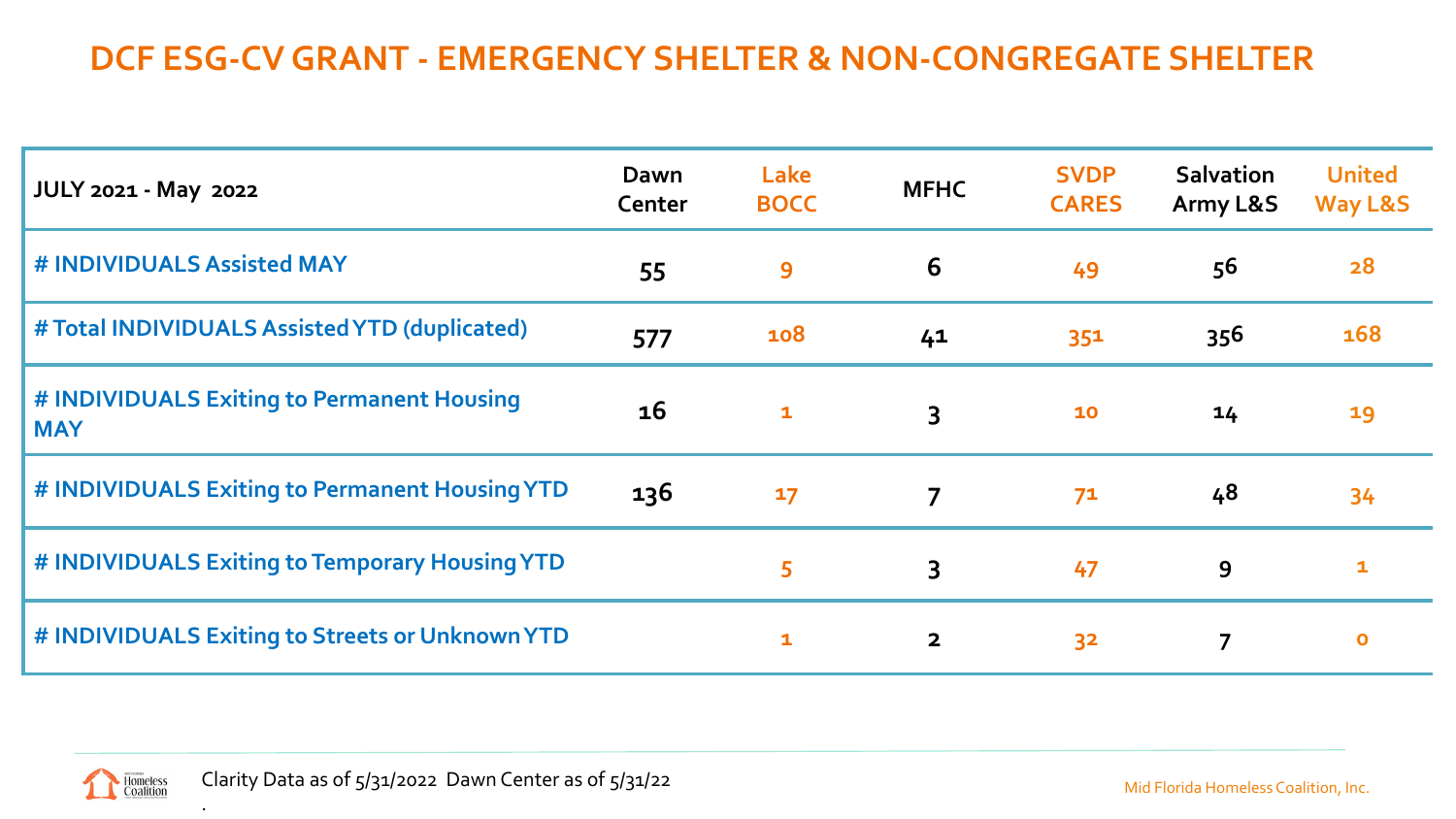#### **DCF ESG-CV GRANT - Non-Congregate Shelter**

| <b>JULY 2021- MAY 2022</b>                                                           |                                          |  |  |  |  |  |  |
|--------------------------------------------------------------------------------------|------------------------------------------|--|--|--|--|--|--|
| Average \$ Grant Funds per Household - includes hotel fee & case management services |                                          |  |  |  |  |  |  |
| <b>Lake County BOCC</b>                                                              | $$74,956.80/14$ HH - \$5,354.05 per HH   |  |  |  |  |  |  |
| <b>Mid Florida Homeless Coalition</b>                                                | $$53,057.63 / 12$ HH - \$4,421.46 per HH |  |  |  |  |  |  |
| <b>SVDP CARES</b>                                                                    | \$275,195.19 / 62 HH - \$4,438.63 per HH |  |  |  |  |  |  |
| The Salvation Army Lake & Sumter                                                     | \$312,883.49 / 49 HH - \$6,385.37 per HH |  |  |  |  |  |  |
| <b>United Way of Lake &amp; Sumter Counties</b>                                      | \$89,387.49 / 17 HH - \$5,258.08 per HH  |  |  |  |  |  |  |

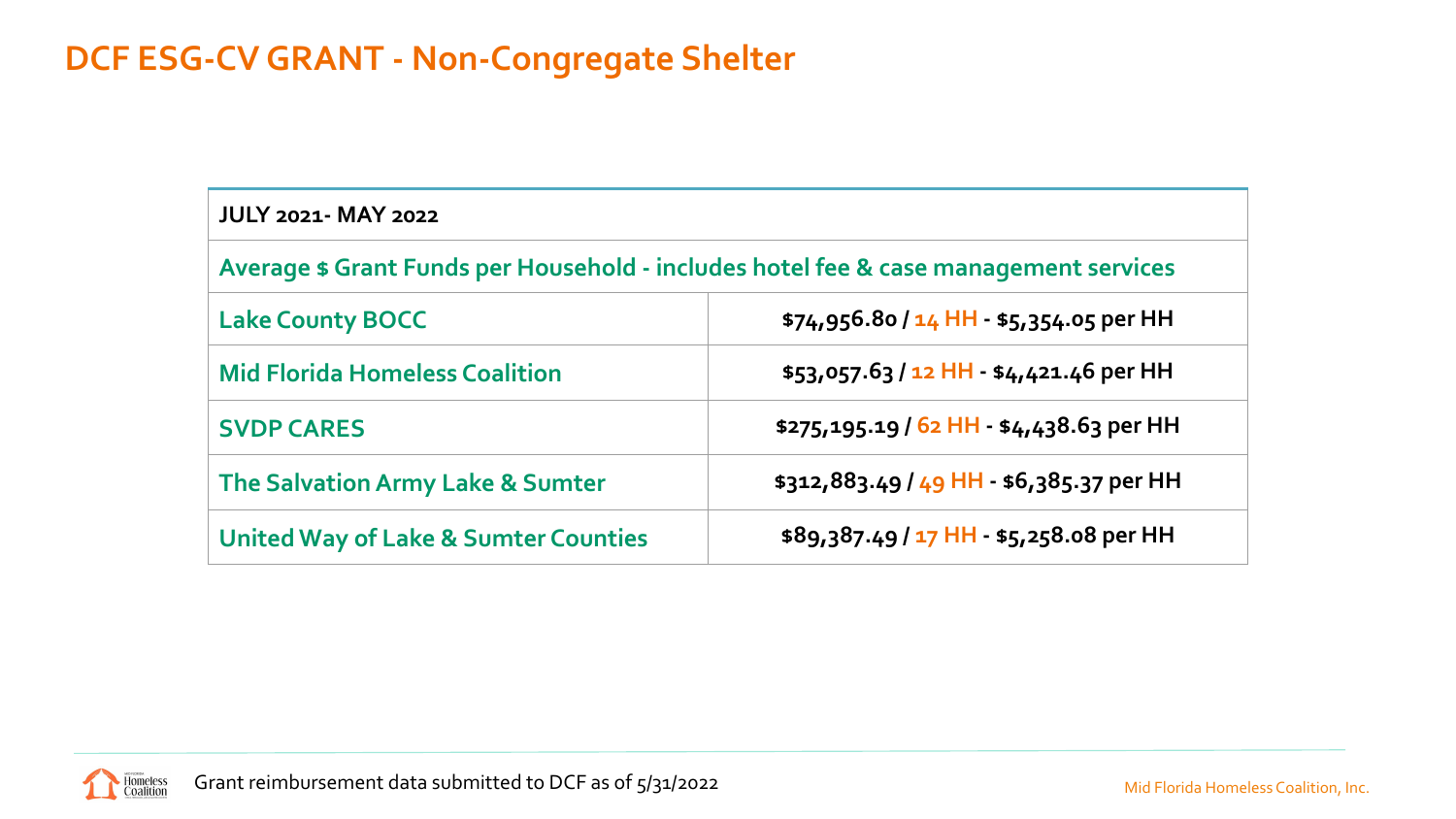#### **DCF ESG-CV - HOUSING LOCATOR**

| <b>MFHC Housing Locator</b><br>2021 - 2022               | <b>JUL</b>   | <b>AUG</b>     | <b>SEP</b>   | <b>OCT</b>      | <b>NOV</b>     | <b>DEC</b>   | <b>JAN</b>                  | <b>FEB</b>     | <b>MAR</b>     | <b>APR</b>     | <b>MAY</b>    | <b>JUN</b> |
|----------------------------------------------------------|--------------|----------------|--------------|-----------------|----------------|--------------|-----------------------------|----------------|----------------|----------------|---------------|------------|
| # Persons/HH Carried<br>forward from 2020-2021           | 24/16        | 18/11          | 10/7         | 9/6             | 8/5            | 7/4          | 3/2                         | $1/1$          | $1/1$          | $1/1$          | o/o           |            |
| # New Persons/HH Assisted                                | $2/1$        | 12/3           | 20/10        | 19/4            | 19/8           | 12/6         | 22/8                        | 23/8           | 14/7           | 20/8           | $2/1$         |            |
| # Persons Assisted in Month<br>(Mthly Deliverables - 4)  | 26           | 3 <sup>2</sup> | 42           | 61              | 59             | 50           | 66                          | 62             | 62             | 67             | 56            |            |
| # Total Persons/HH Assisted<br><b>YTD</b> (unduplicated) | 26/17        | 38/20          | 58/30        | 77 / 34 99 / 42 |                |              | 111/48 133/56 150/62 164/69 |                |                |                | 184/70 192/80 |            |
| # Household Placement<br><b>Services</b>                 | $\mathbf{2}$ | 4              | $\mathbf{1}$ | 4               | 5 <sup>5</sup> | 8            | 6                           | $\overline{7}$ | $\mathbf{1}$   | $\overline{4}$ | 10            |            |
| # Households exited to<br><b>Permanent Housing</b>       | 5            | 5              | $\mathbf{1}$ | 6               | 6              | 6            | 8                           | 6              | $\overline{4}$ | 5              | 22            |            |
| # Households exited<br>without placement                 | $\mathbf{o}$ | $\mathbf 0$    | $\mathbf 0$  | $\overline{4}$  | $1^{\star}$    | $\mathbf{o}$ | $\mathbf{o}$                | $1^{\star}$    | $4^*$          | $\mathbf{o}$   | $\mathbf{o}$  |            |

Clarity Data as of 5/31/2022 \*Exited by RRH Agency

Homeless

Mid Florida Homeless Coalition, Inc.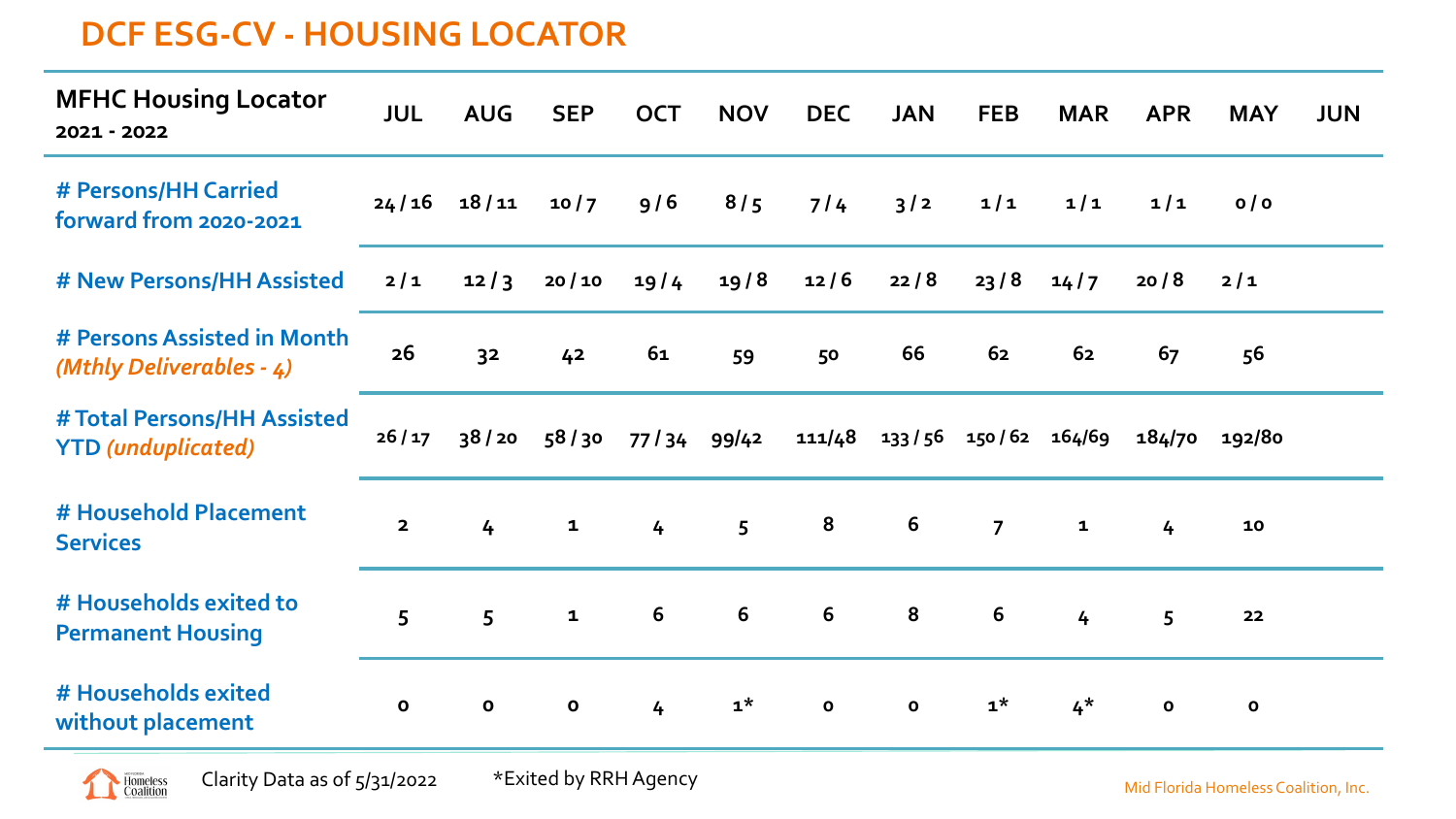#### **DCF ESG-CV GRANT - STREET OUTREACH JULY 2021 - JUNE 2022**

|                  | # New PERSONS<br><b>Assisted</b> | # Total PERSONS<br><b>Assisted</b> | <b># PERSONS</b><br>"Housing Ready" | # PERSONS Case<br><b>Management</b> | # PERSONS<br><b>Exit to PH</b> | <b>Measure #5: New Persons - First</b><br><b>Time Homeless Reported</b> |
|------------------|----------------------------------|------------------------------------|-------------------------------------|-------------------------------------|--------------------------------|-------------------------------------------------------------------------|
| July             | 20                               | 102                                | 14                                  | 98                                  | 49                             | 14                                                                      |
| <b>August</b>    | 25                               | 80                                 | 11                                  | 76                                  | 21                             | 14                                                                      |
| <b>September</b> | 9                                | 62                                 | 11                                  | 57                                  | $\overline{2}$                 | 9                                                                       |
| <b>October</b>   | $\overline{\mathbf{1}}$          | 12                                 | $\mathbf 1$                         | 11                                  | $\mathbf 0$                    | 4                                                                       |
| <b>November</b>  | $\boldsymbol{0}$                 | 6                                  | $\boldsymbol{0}$                    | $6\phantom{a}$                      | $\mathbf 0$                    | $\boldsymbol{0}$                                                        |
| <b>December</b>  | 14                               | 24                                 | $\boldsymbol{0}$                    | 16                                  | $\mathbf 0$                    | 11                                                                      |
| <b>January</b>   | 22                               | 40                                 | $6\phantom{1}6$                     | 32                                  | $\mathbf 0$                    | 13                                                                      |
| <b>February</b>  | 13                               | 43                                 | $\overline{\mathbf{3}}$             | 40                                  | $\mathbf 0$                    | $\overline{\mathbf{3}}$                                                 |
| <b>March</b>     | 16                               | 46                                 | $\overline{\mathbf{3}}$             | 39                                  | $\mathbf 0$                    | 12                                                                      |
| <b>April</b>     | $6\phantom{a}$                   | 38                                 | 1                                   | 18                                  | $\mathbf 0$                    | $\overline{\mathbf{2}}$                                                 |
| <b>May</b>       | $6\phantom{a}$                   | 48                                 | $\overline{\mathbf{2}}$             | 44                                  | 1                              | 6                                                                       |
| June             |                                  |                                    |                                     |                                     |                                |                                                                         |
| <b>YTD</b>       | 119                              | 458                                | 54                                  | 397                                 | 73                             | 85                                                                      |

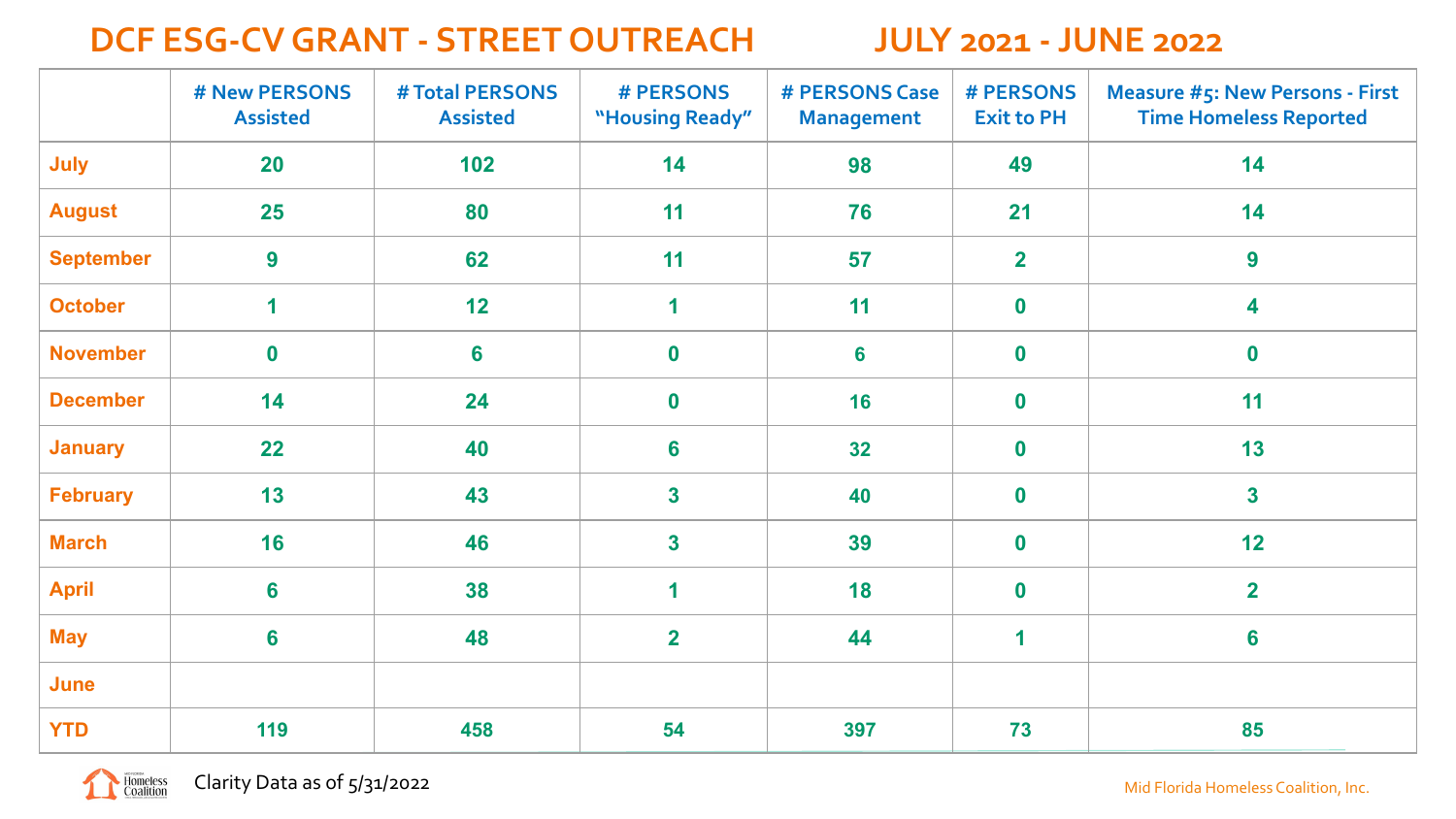#### **HUD CoC GRANTS**

|                                  | <b>Funding</b><br>Year | Grant<br><b>Start Date</b> | <b>Grant End</b><br><b>Date</b> | <b>Amount</b><br><b>Awarded</b> | Amount<br><b>Disbursed</b> | <b>Balance as of</b><br>6/13/2022 |
|----------------------------------|------------------------|----------------------------|---------------------------------|---------------------------------|----------------------------|-----------------------------------|
| <b>MFHC - HMIS</b>               | 2020                   | 11/1/2021                  | 10/31/2022                      | \$76,999                        | \$24,221                   | \$52,778                          |
| <b>MFHC - PSH</b>                | 2020                   |                            |                                 | \$115,873                       | \$0                        | \$115,873                         |
| <b>MFHC - COORDINATED ACCESS</b> | 2020                   | 12/1/2021                  | 11/30/2022                      | \$39,031                        | \$17,929                   | \$21,102                          |
| <b>SVDP CARES - RRH</b>          | 2020                   | 1/1/2022                   | 12/31/2022                      | \$218,325                       | \$81,684                   | \$136,641                         |
| <b>UNITED WAY CITRUS - RRH</b>   | 2020                   | 8/1/2021                   | 7/31/2022                       | \$78,077                        | \$25,564                   | \$52,513                          |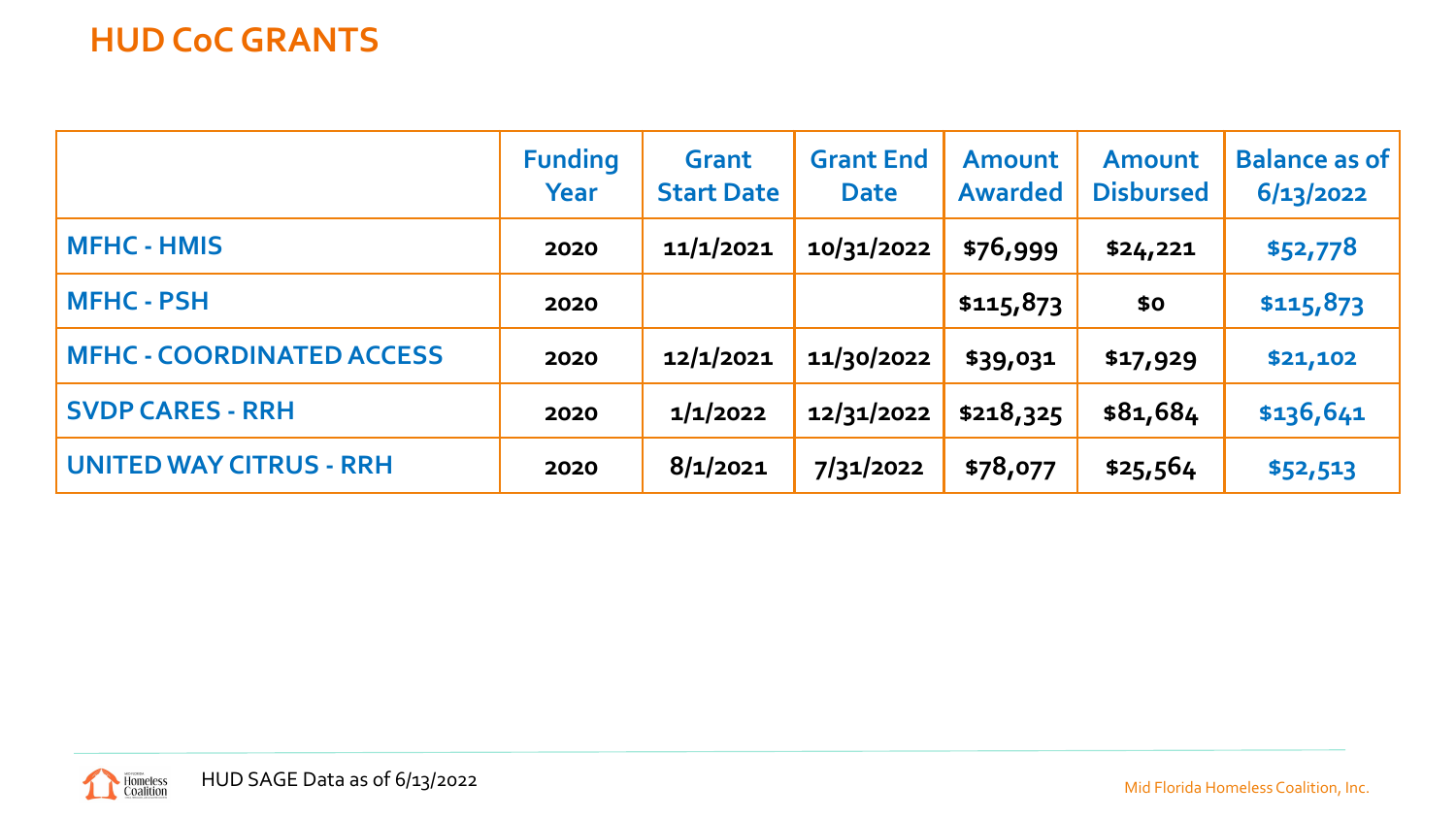#### **HUD CoC - RAPID RE-HOUSING**

|                                                         | <b>UNITED WAY CITRUS</b><br>$8/2021 - 7/2022$ | <b>SVDP CARES</b><br>$1/2022 - 12/2022$ |
|---------------------------------------------------------|-----------------------------------------------|-----------------------------------------|
| # New Households Assisted since last grant yr           | 8                                             | $\overline{\mathbf{2}}$                 |
| # Total Households Assisted YTD                         | 18                                            | 22                                      |
| # Households Housed YTD                                 | 4                                             | 9                                       |
| # Households Active at end of month                     | 10                                            | 13                                      |
| # Households Remaining Unhoused                         | 4                                             | $\bullet$                               |
| <b>Total Persons Exiting to Perm Housing</b>            | $15 - 88%$                                    | $13 - 72%$                              |
| <b>Total Persons Exiting to Temporary/Institutional</b> | $2 - 12%$                                     | $2 - 11%$                               |
| <b>Total Persons Exiting to Streets/Unknown</b>         | $0 - 0\%$                                     | $3 - 17%$                               |

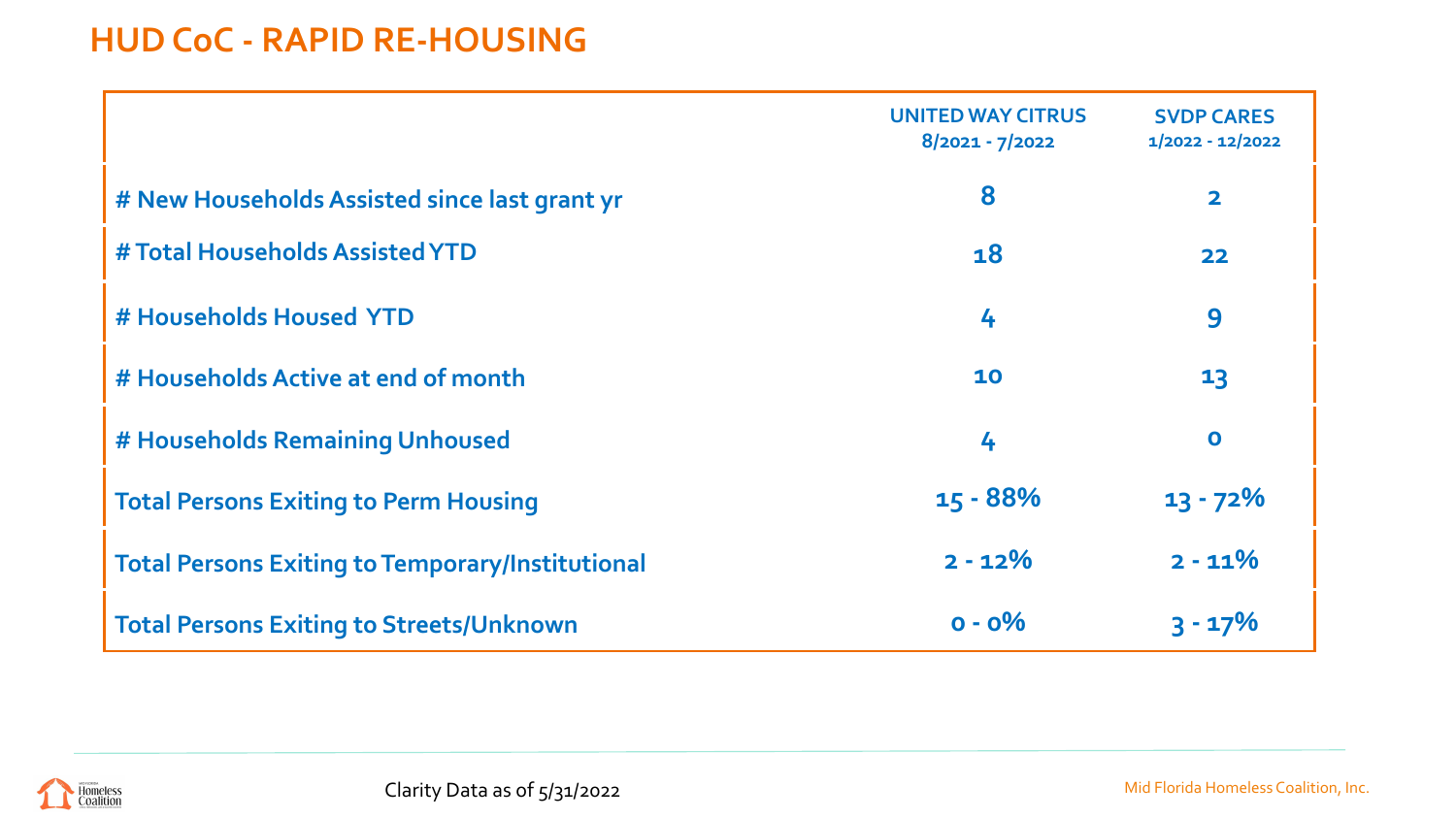#### **HMIS-By Name List of Homeless Households**

#### **All Households**

|                                             | <b>Citrus</b> | <b>Hernando</b> | Lake     | <b>Sumter</b> | <b>Total</b> |
|---------------------------------------------|---------------|-----------------|----------|---------------|--------------|
| <b>Count of Homeless Households</b>         | 212           | 163             | 392      | 30            | 797          |
| Inflow of HH                                | 14            | 26              | 59       |               | 100          |
| Outflow to PH                               |               | 8               | 15       |               | 33           |
| <b>Outflow to Temp / Institutional Hsg</b>  | $\mathbf{2}$  |                 | $\bf{0}$ |               | 10           |
| <b>Outflow to Unknown/Left CoC/Deceased</b> |               |                 | 2        |               | 8            |

#### **Veteran Households**

|                                            | <b>Citrus</b> | <b>Hernando</b> | Lake        | <b>Sumter</b> | <b>Total</b> |
|--------------------------------------------|---------------|-----------------|-------------|---------------|--------------|
| <b>Count of Homeless Households</b>        | 13            | 22 <sub>2</sub> | 36          |               | 74           |
| Inflow of HH                               | $\bf{0}$      |                 | $\mathbf 2$ |               | 5            |
| <b>Outflow to PH</b>                       |               |                 |             |               | 6            |
| <b>Outflow to Temp / Institutional Hsg</b> |               |                 |             |               |              |
| Outflow to Unknown/Left CoC/Deceased       |               |                 |             |               |              |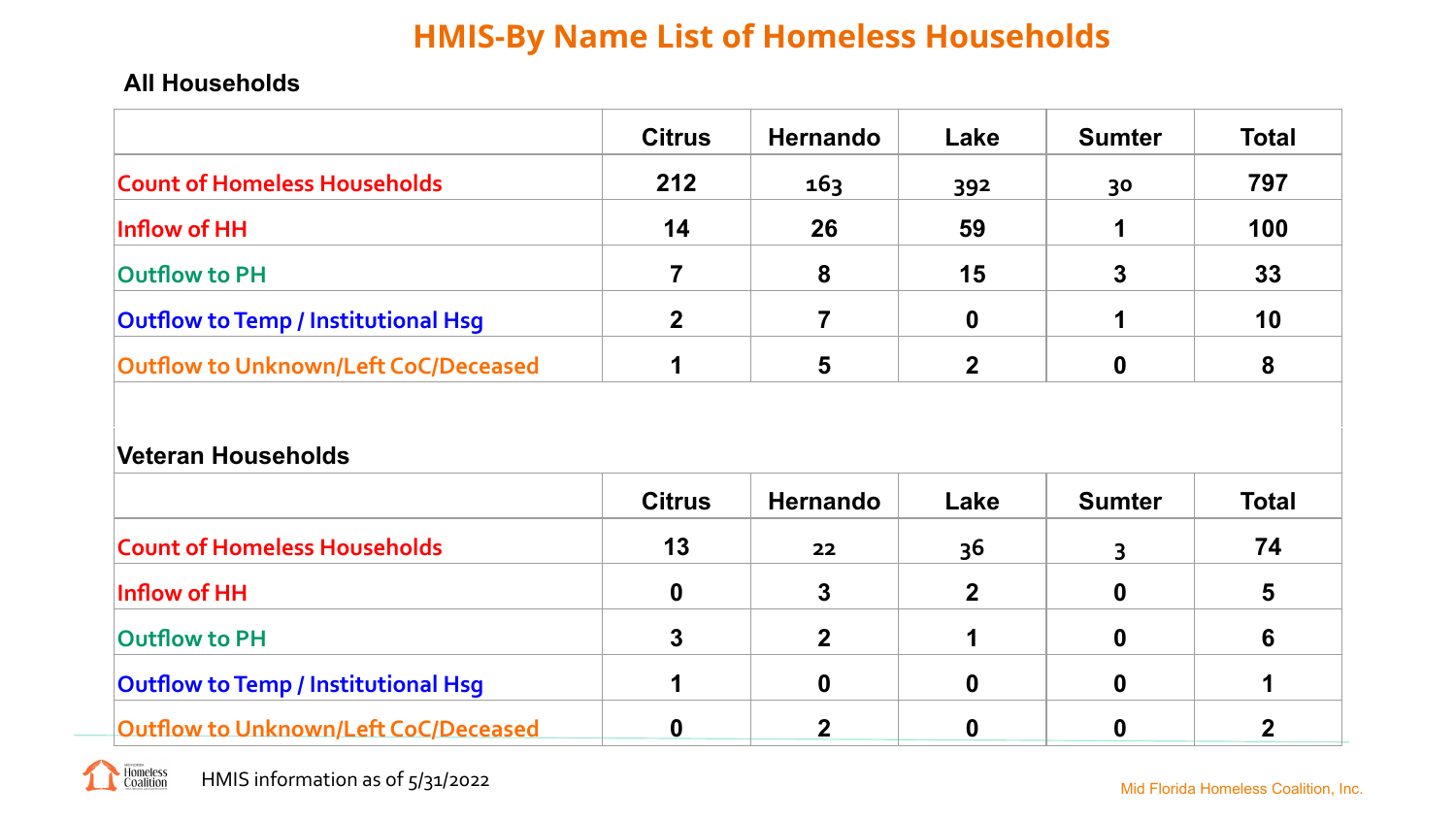

## **Monitoring & Training Update by Tomi Steinruck**



Mid Florida Homeless Coalition, Inc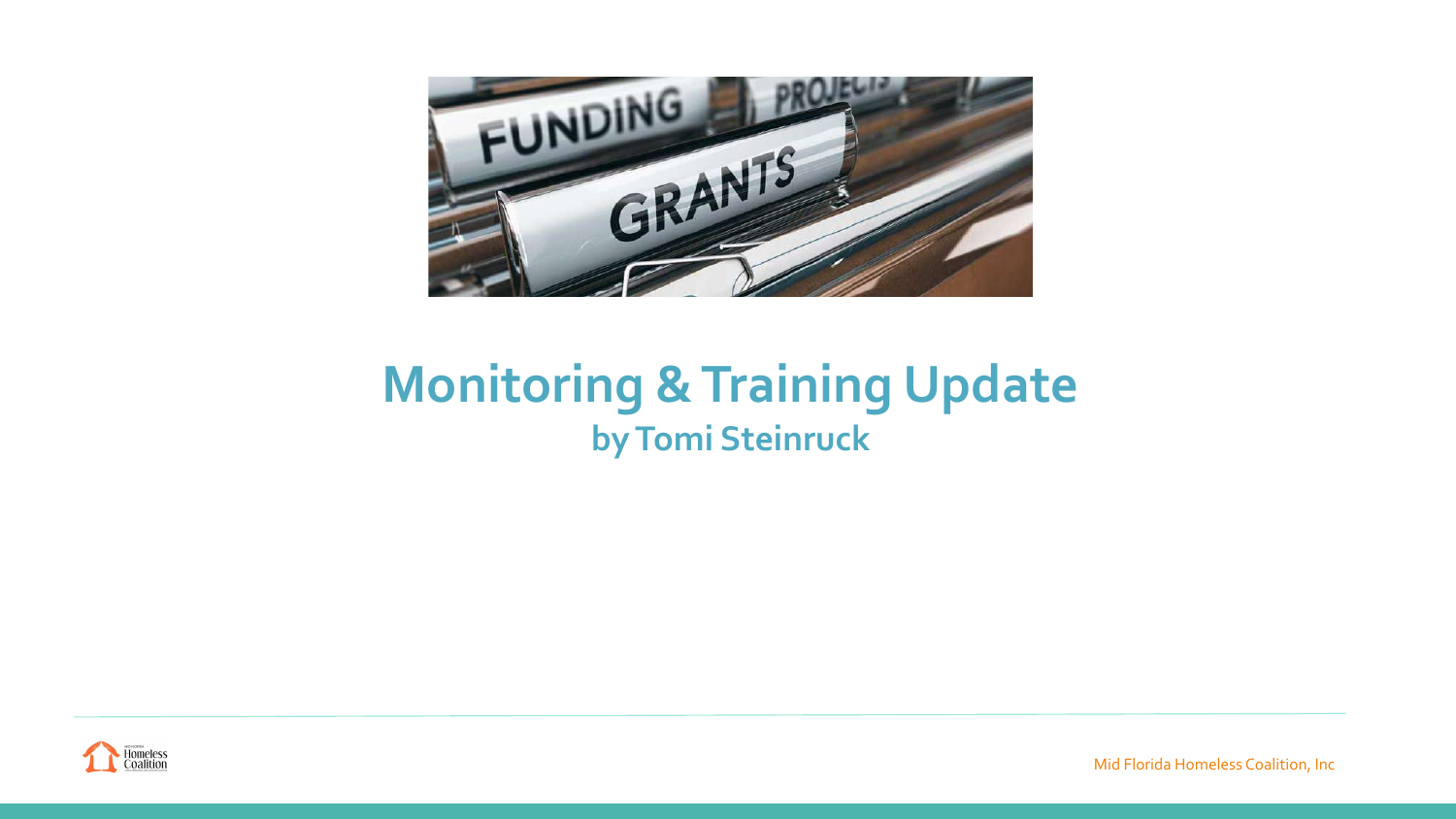

## **ESG-CV & HUD NOFO Grant Update by Barbara Wheeler**





Mid Florida Homeless Coalition, Inc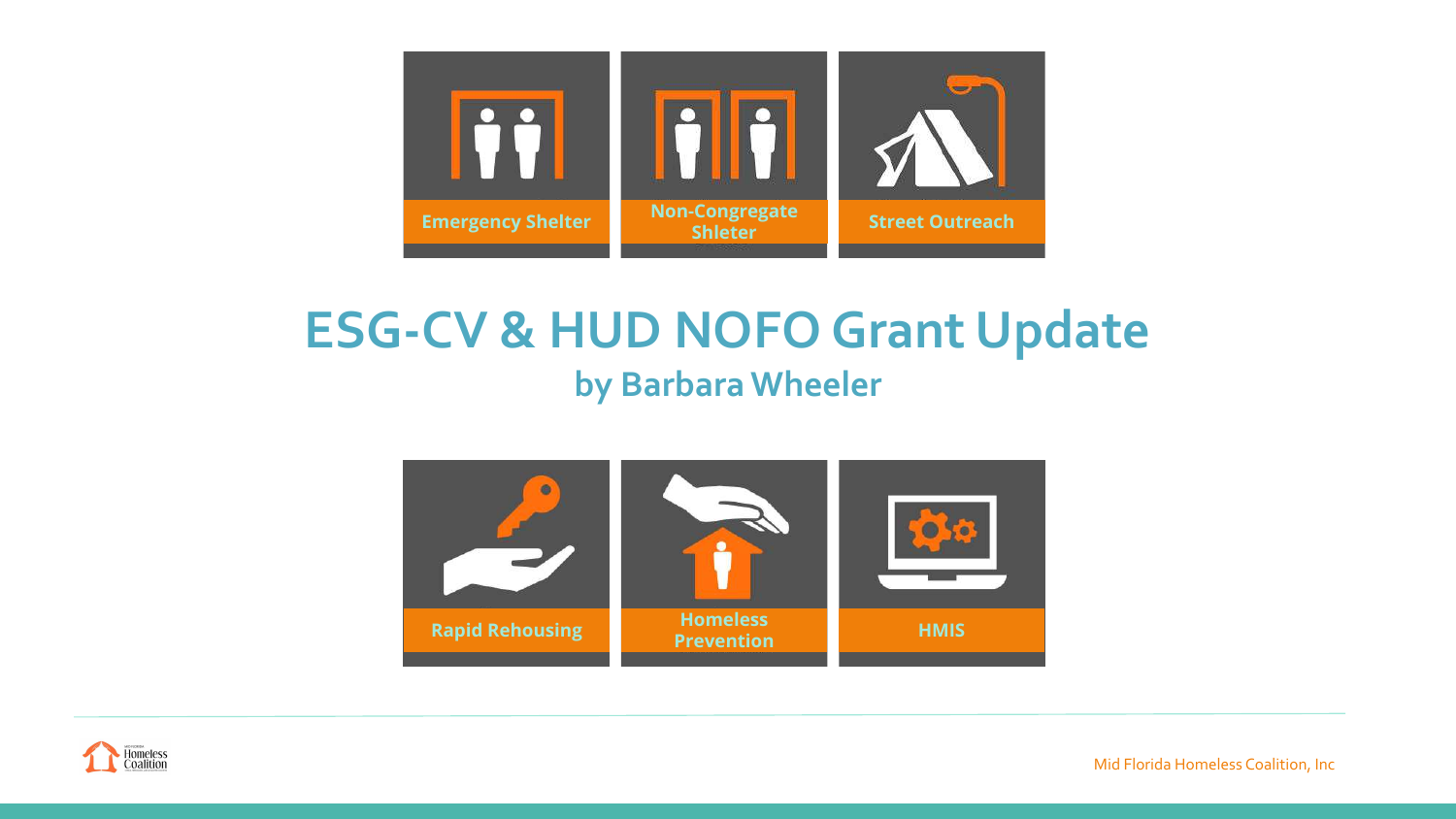

## **Next Meeting June 23, 2022**



Mid Florida Homeless Coalition, Inc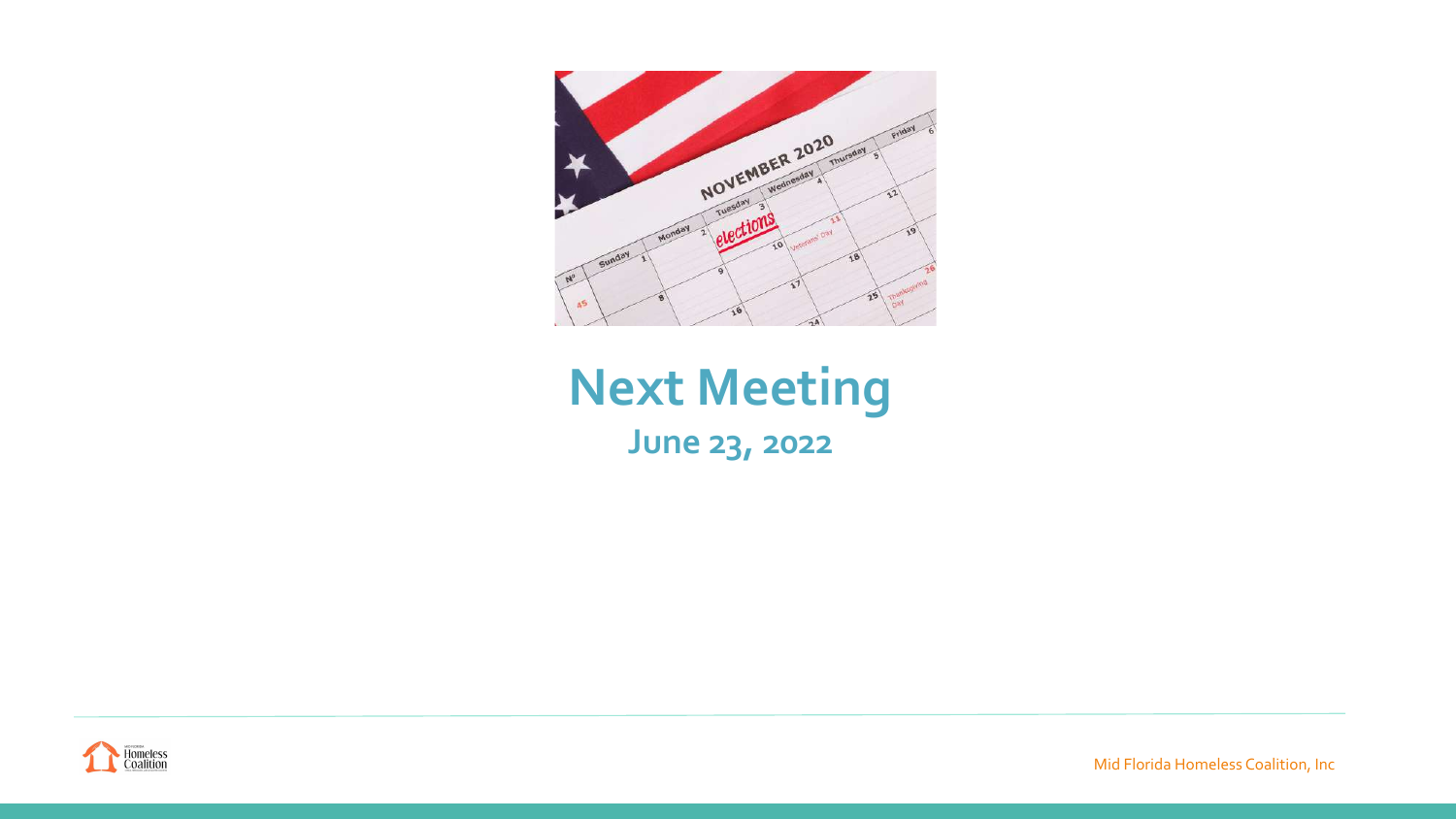#### **DCF ESG & CHALLENGE GRANT - RAPID RE-HOUSING & HOMELESS PREVENTION**

**Explanations**

**Households Carried Forward - the number of households who were first assisted before July 1, 2020. Assistance began during the previous grant cycle.** 

**New Households Assisted - the number of households who were first assisted on July 1, 2020 or later.**

**Households Housed - the number of households who were placed in housing - this number could include households who were carried forward.**

**Households Stabilized - the number of households who were assisted with Challenge Homeless Prevention to stabilize them and keep them from being evicted and becoming homeless.**

**GOAL: Housed within 30 days - for rehousing only - the number of households who moved into housing within 30 days of being enrolled**

**Avg \$ Grant Funds per HH - (financial only) - expenses to grant for financial expenses (rent, security deposits, utility, etc.) divided by the number of households actually receiving this financial assistance**

**Avg \$ Grant funds per HH - (case management only) - expenses to grant for case management divided by # Households receiving case management - this number would likely be higher than financial only average because some households may not have received any financial assistance in the reporting period, or some households may not yet be housed**

**Avg \$ Grant Funds per HH - (including CM) - all expenses - financial and case management - divided by total number of households served throughout the reporting period - the number of households should not be any higher than the # of HH receiving case management**

**Measure 7a1 - the number of persons exiting RRH or PSH after being enrolled regardless of whether they moved into housing or not during the enrollment**

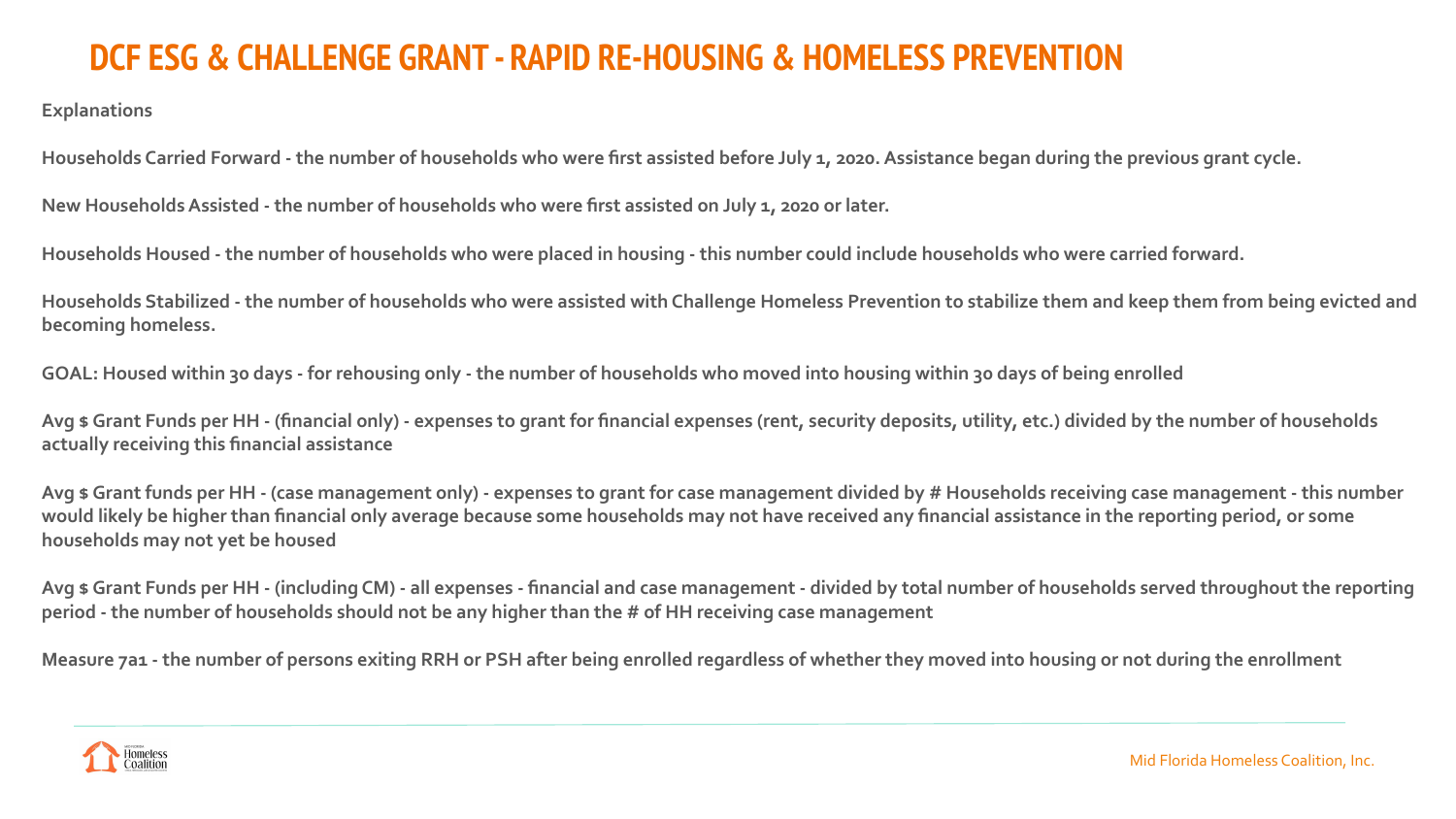# **ABBREVIATIONS & ACRONYMS**

- **● BNL BY-NAME-LIST LIST OF ALL OF THE PERSONS WHO ARE LITERALLY HOMELESS**
- **● HH HOUSEHOLD**
- **● HIC HOUSING INVENTORY COUNT**
- **● HPG HOMELESS PREVENTION GRANT Name given to TANF funding by DCF**
- **● PIT POINT IN TIME**
- **● RRH RAPID RE-HOUSING**
- **● SPDAT- SERVICE PRIORITIZATION DECISION ASSISTANCE TOOL**
- **● PSH PERMANENT SUPPORTIVE HOUSING**
- **● TANF TEMPORARY ASSISTANCE NEEDY FAMILIES**
- **● VI-SPDAT VULNERABILITY INDEX SERVICE PRIORITIZATION DECISION ASSISTANCE TOOL**
- **● VI-SPDAT-HP- VULNERABILITY INDEX SERVICE PRIORITIZATION DECISION ASSISTANCE TOOL HOMELESS PREVENTION**